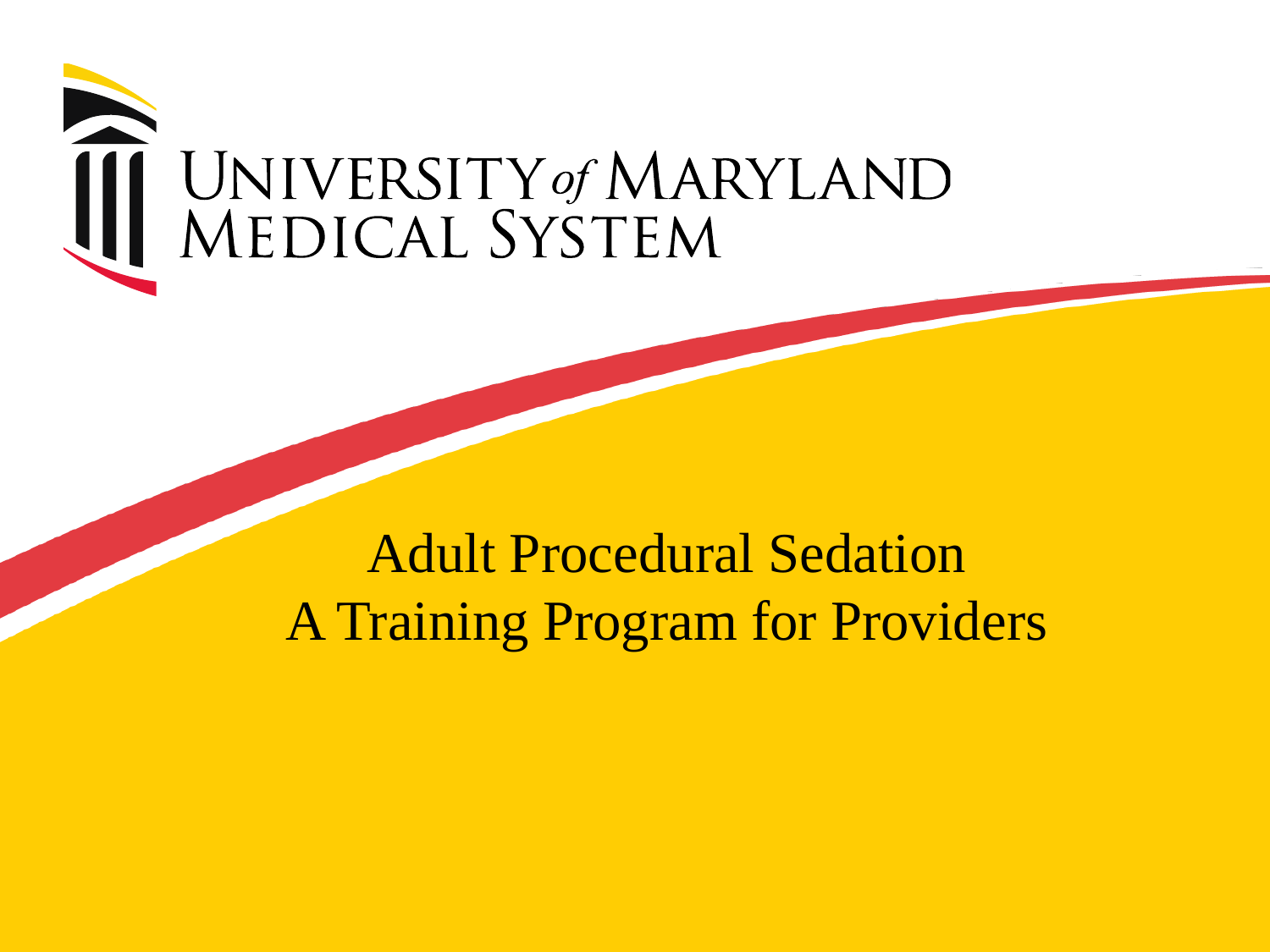# *Adult Procedural Sedation by the Non-Anesthesiologist*

#### **Guidelines for adult procedural sedation promote safe and effective medical practice**:

- Many procedures are more tolerable for the patient, and easier for the provider, if the patient receives sedation.
- In order to provide sedation safely, the American Society of Anesthesiologists (ASA) provides guidelines for patient selection and evaluation and in how we administer sedation, monitor patients and recover patients.
- Completing this presentation, reviewing the hospital policy and successfully passing the knowledge test are parts of the credentialing requirements for providing adult procedural sedation.
- At UM SJMC, separate credentialing exists for adult procedural deep sedation and pediatric moderate sedation. No credentialing exists for pediatric deep sedation and an anesthesiology consult should be obtained in all patients 12 years of age or younger if it is determined that a deep level of sedation will be required.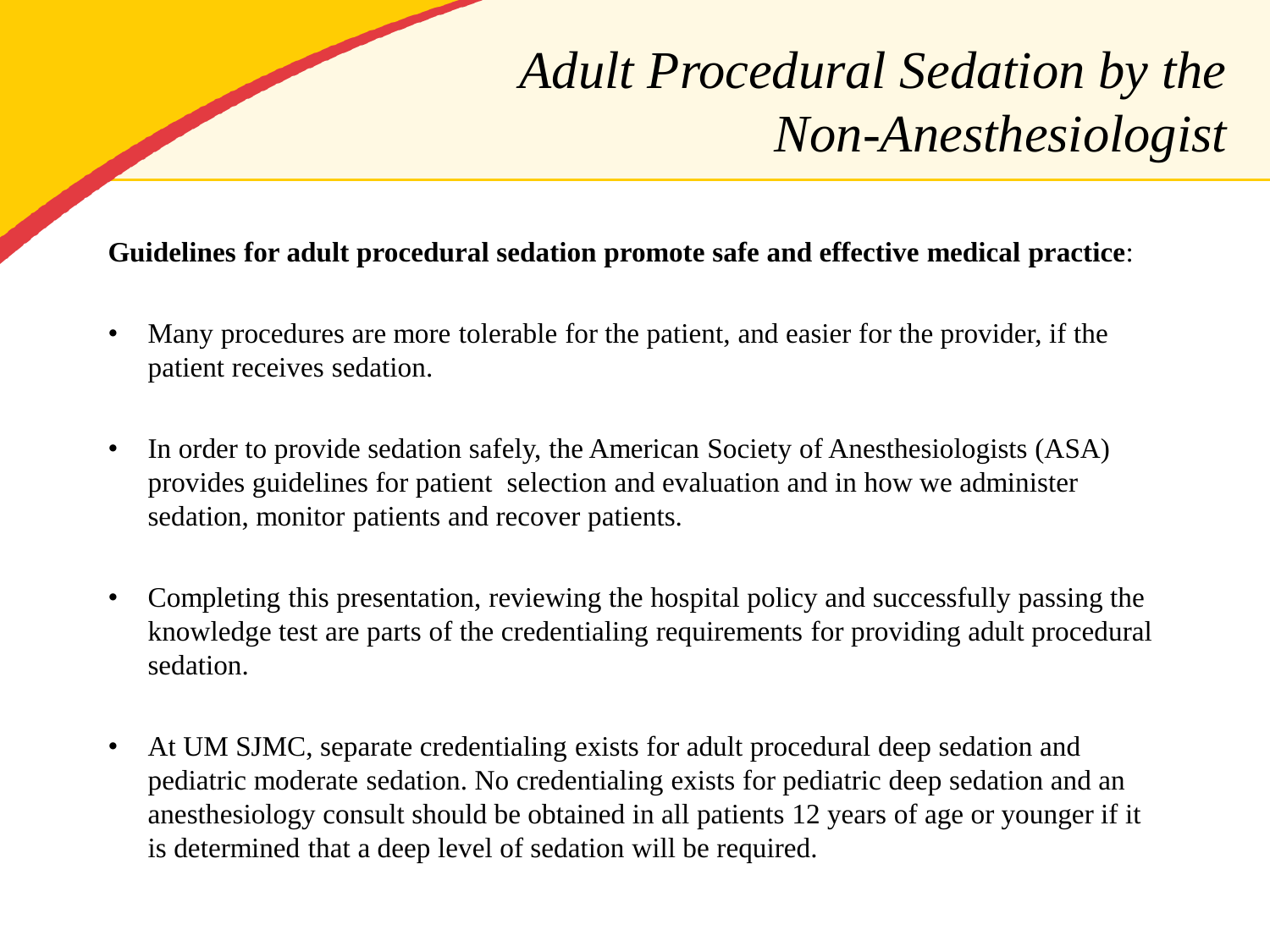# *Provider Credentialing for Adult Procedural Sedation*

- **To perform a procedure while supervising a nurse providing moderate sedation, a provider must meet the following criteria**
- **Licensing and Training verification**
	- Hold an unrestricted state license (MD, DO, DPM, DDS, PA or NP)
	- Hold current DEA and state CDS registrations
	- Meet all other background checks required by UMSJMC
- **Successfully complete sedation specific training and demonstrate competence:**
	- 1.Complete this presentation and successfully pass the accompanying test with 90% or greater
	- 2. Review the hospital sedation policy
	- 3. Providers must have current certification in ACLS (ER physicians excepted as this is a core competency of the specialty)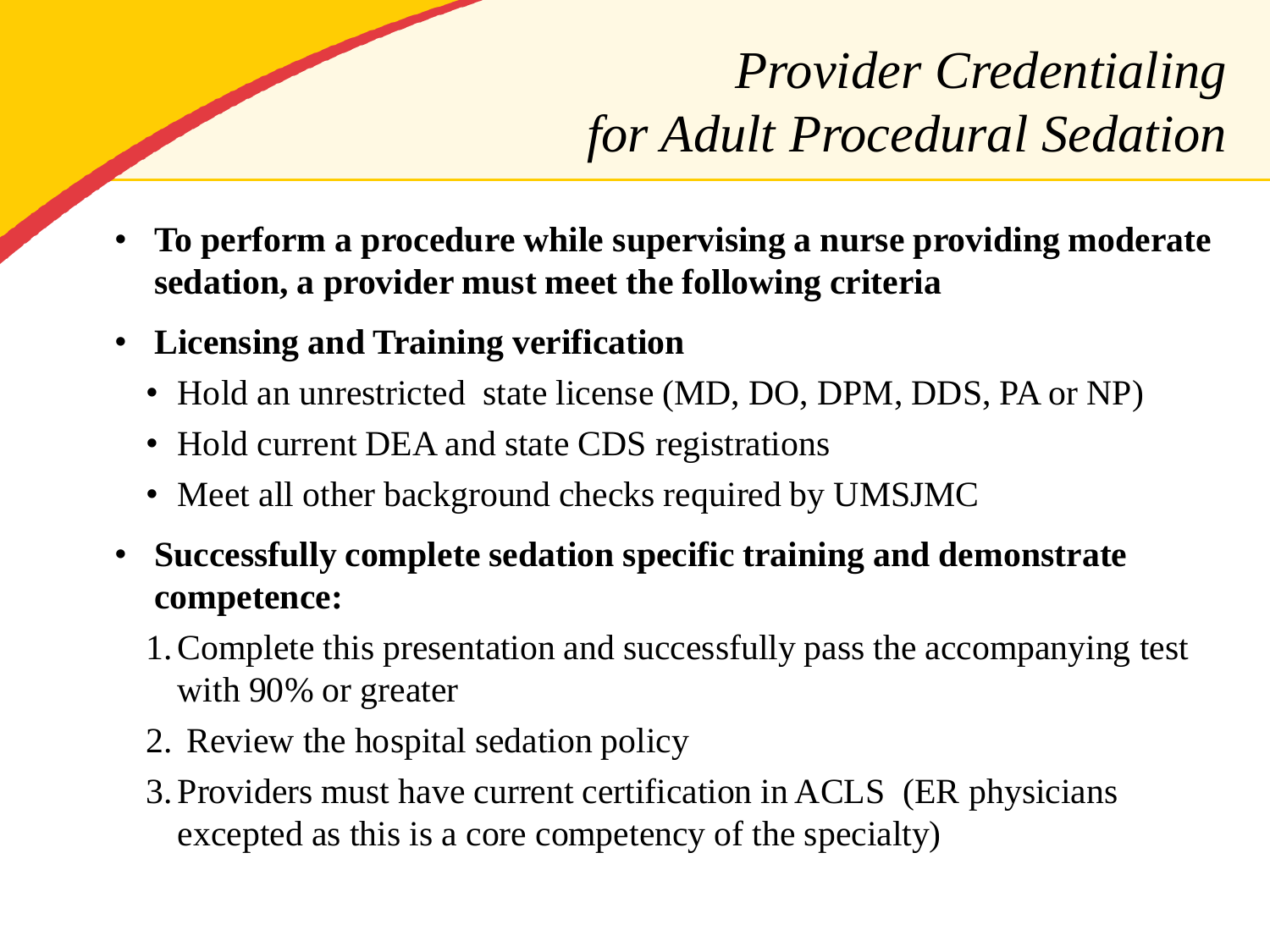*Maintaining Provider Credentialing for Procedural Sedation*

- **Ongoing surveillance by the Performance Improvement Department is part of ongoing maintenance of credentials**
	- **N**umber of cases performed
	- Number of adverse events
	- Nature and severity of adverse events
	- Peer review of cases
- **Providers also must demonstrate maintenance of skills**
	- Completion of sedation course every two years
		- Completion of knowledge test (90% passing)
- **Assessment of ongoing skills competency**
	- Determined by provider's departmental chair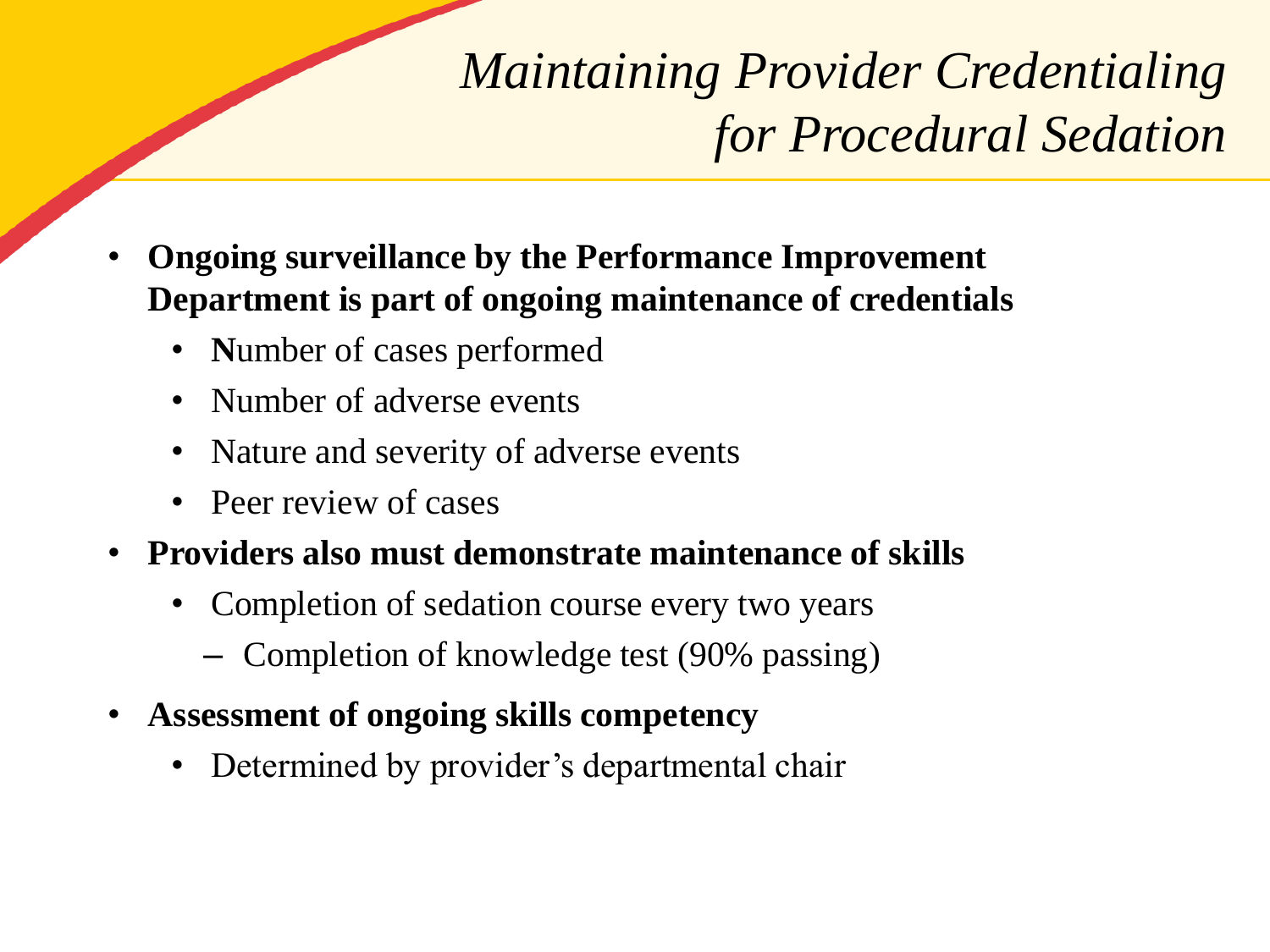#### *Objectives*

At the completion of this Self-Study Guide, the applicant will be able to:

- Assess, monitor, manage, evaluate, and document patient care before, during and after sedation analgesia.
- Discuss techniques for administering pharmacologic agents, which will maintain the patient at the desired level of sedation and analgesia.
- Appropriately manage patients regardless of the level of sedation obtained.
- Discuss the rationale and process for ETCO2 monitoring.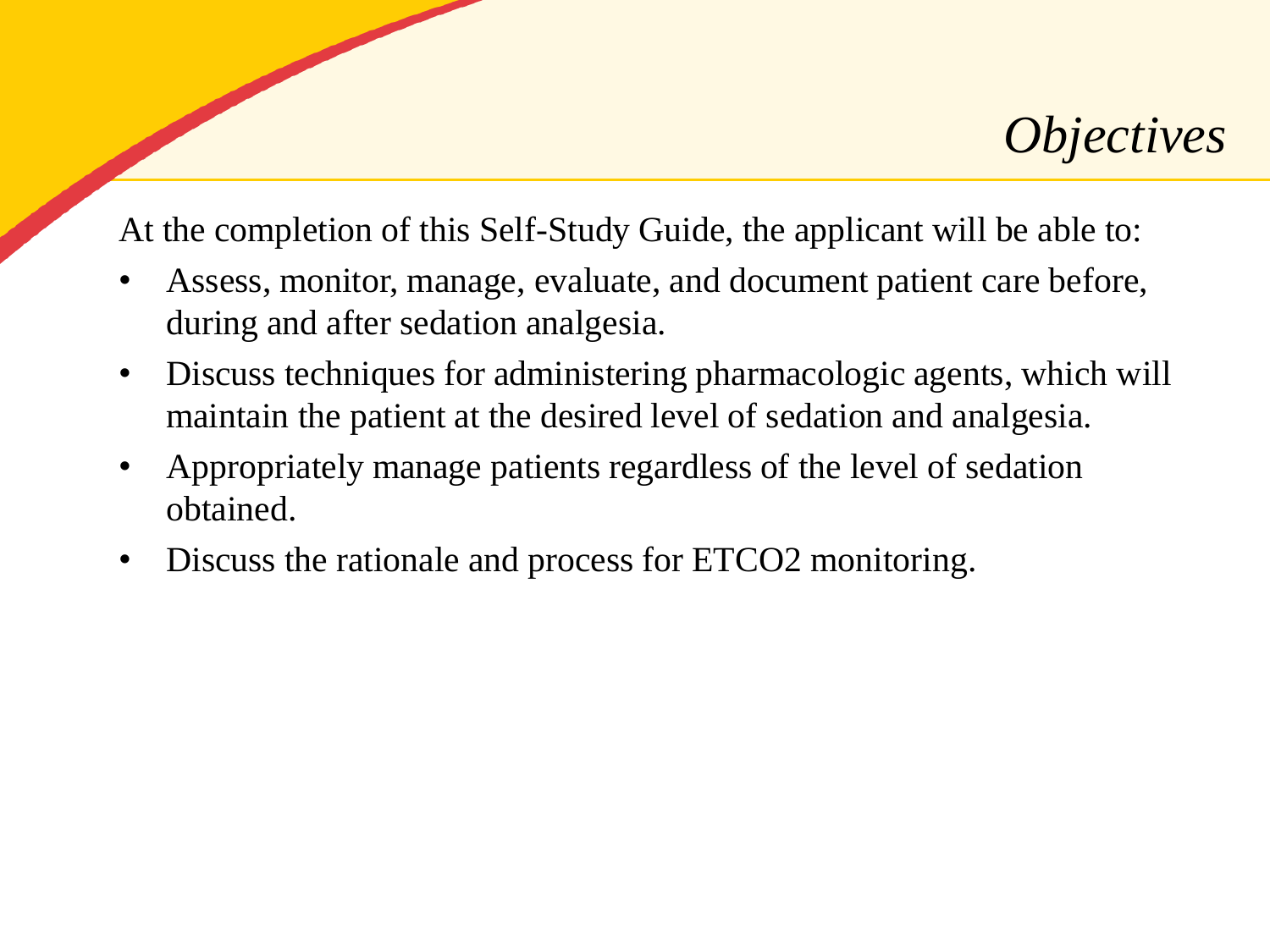## *Applications for Procedural Sedation*

**Some of the Diagnostic and Therapeutic procedures that are appropriate for sedation include**:

- Endoscopies
- Cardiac Catheterization
- Radiologic Studies
- Bronchoscopies
- Dental procedures
- Various procedures in the ED setting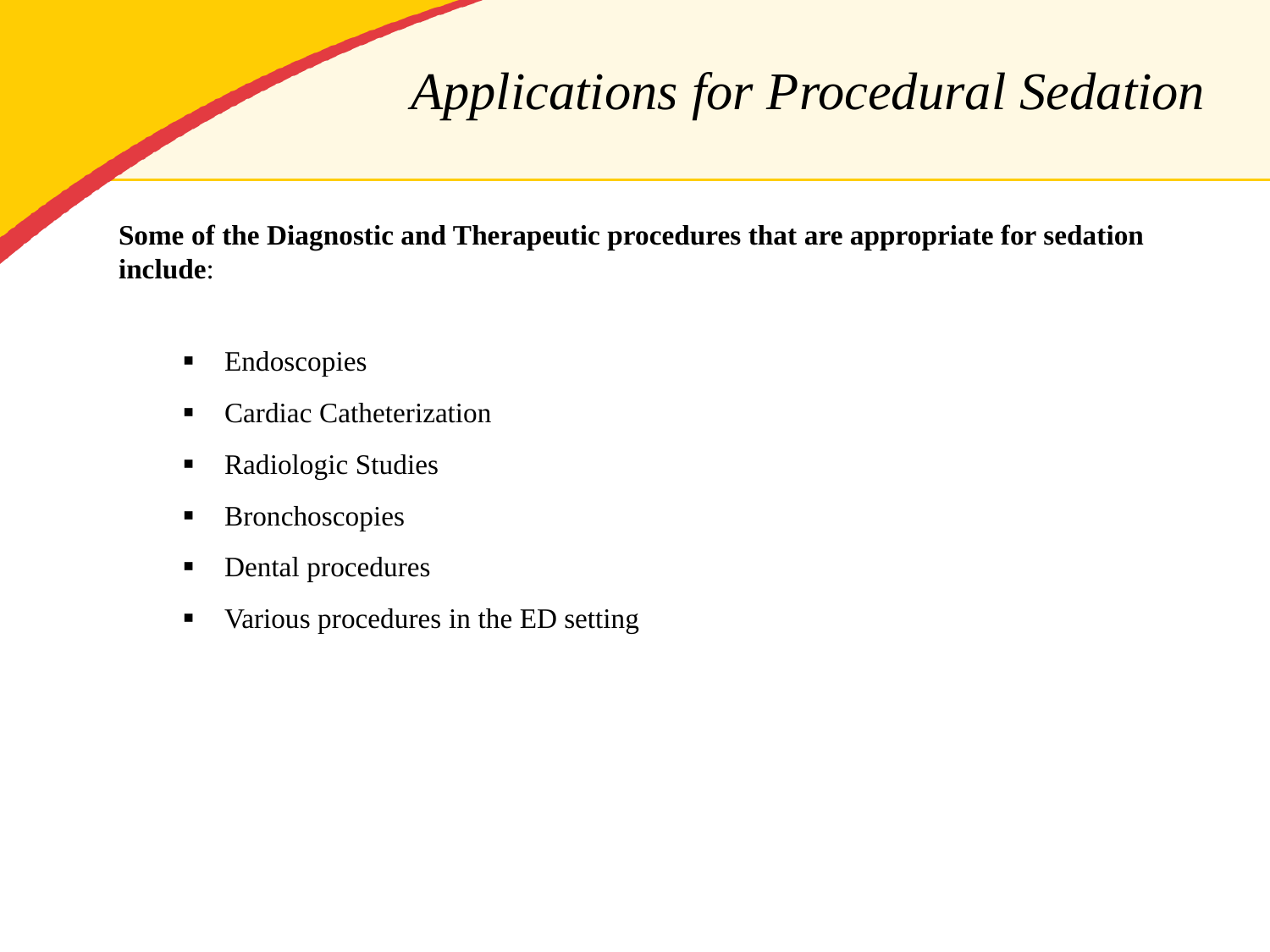- **Sedation** reduces the state of awareness
	- Many sedatives produce amnesia, the inability to remember
	- Benzodiazepines are sedative agents with no analgesic effects
- **Analgesia** reduces or eliminates the perception of pain, most have sedative effects
	- Opioids are primarily analgesics; examples include Morphine and Fentanyl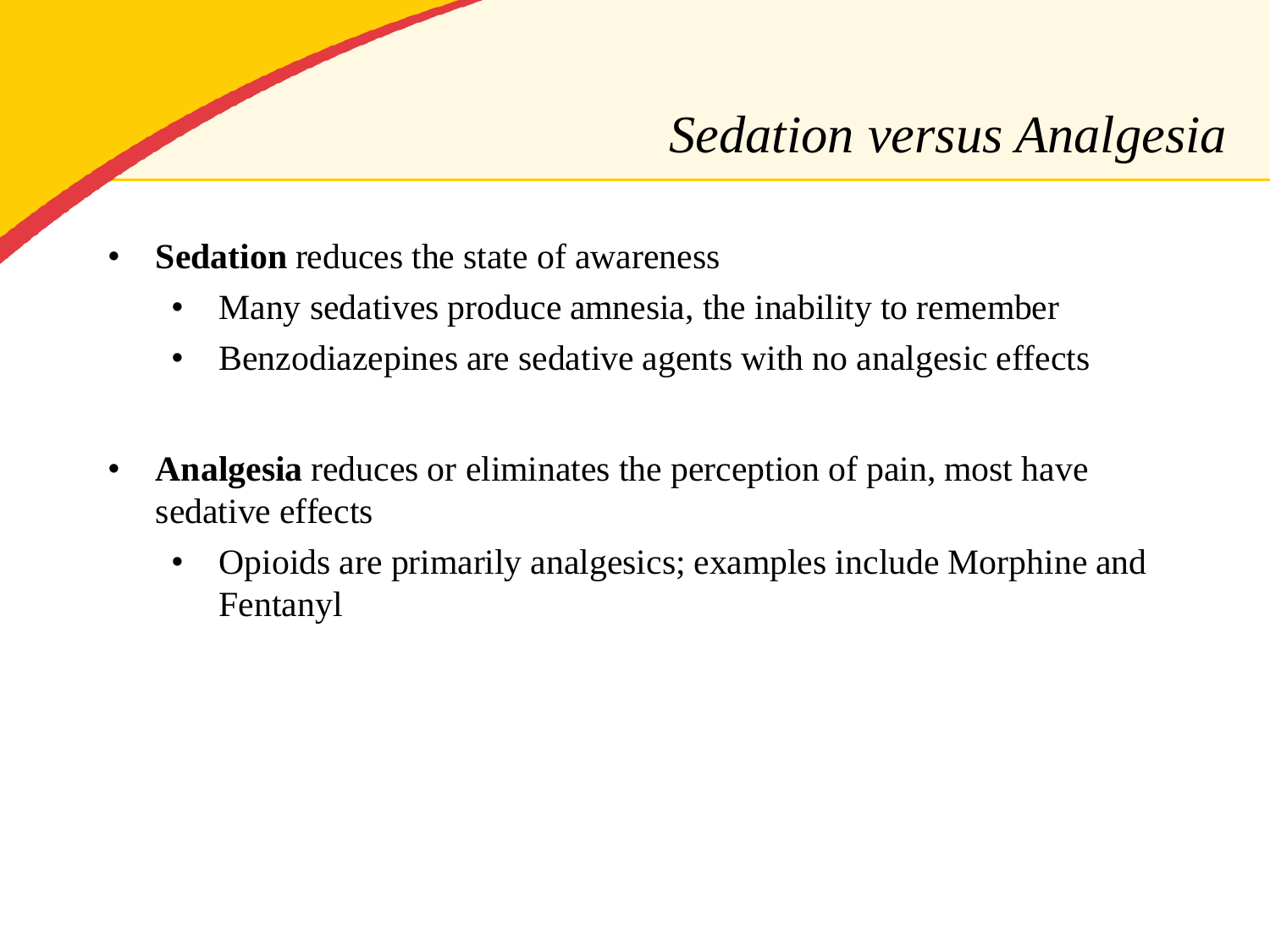## *Continuum of Sedation*

*The American Society of Anesthesiologists and TJC define four levels of anesthesia:*

- 1.Minimal sedation (anxiolysis): A drug-induced state during which patients respond to verbal commands. This level of sedation may impair cognitive function and coordination. Minimal sedation does not affect ventilatory or cardiovascular function.
- 2. Moderate sedation/analgesia (formerly called "conscious sedation"): A drug-induced depression of consciousness during which patients respond purposefully to verbal commands, either alone or with light tactile stimulation. The patient requires no interventions to maintain a patent airway, and spontaneous ventilation is adequate. Cardiovascular function is usually maintained.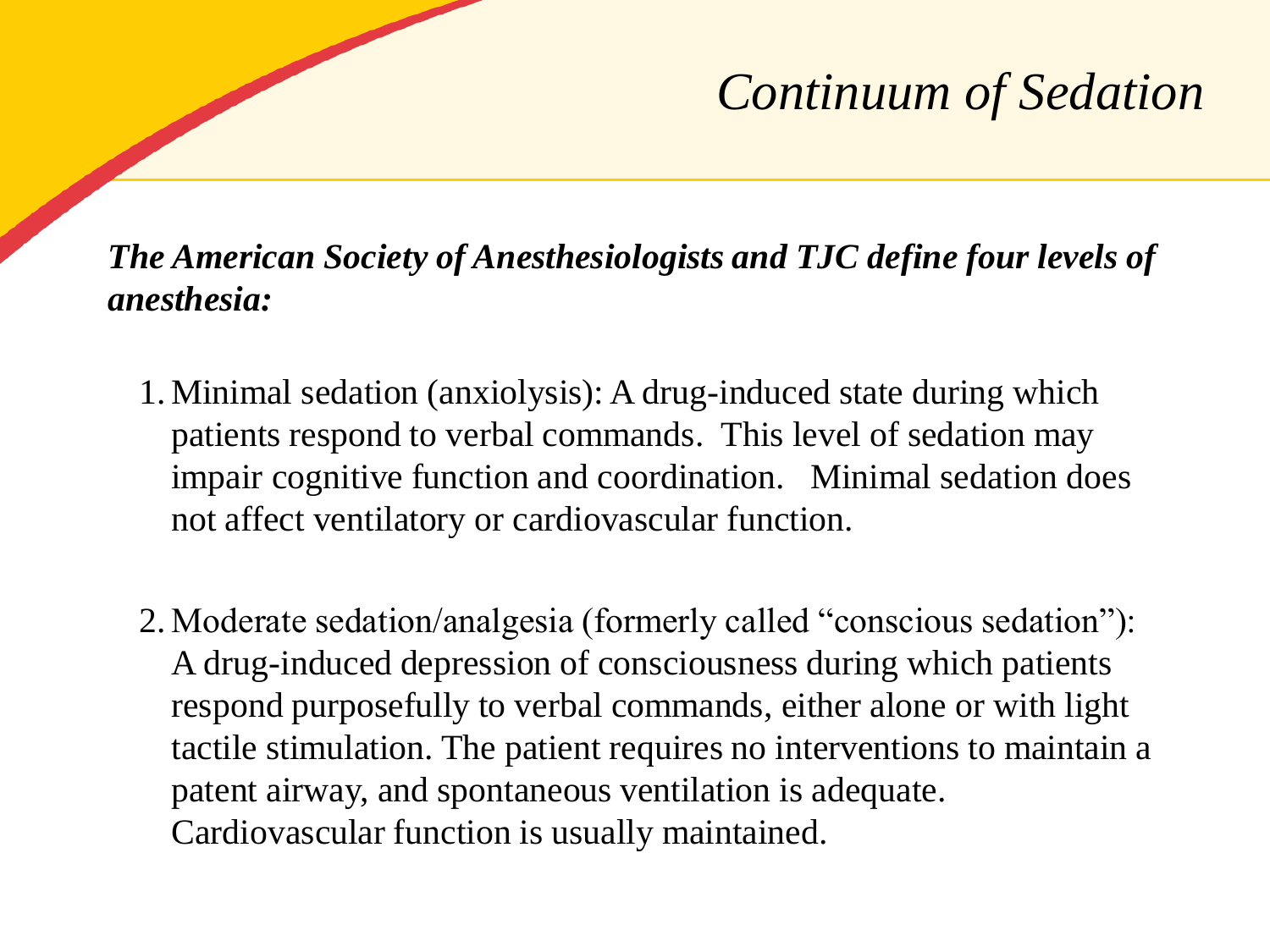## *Continuum of Sedation*

*The American Society of Anesthesiologists and TJC define four levels of anesthesia:*

**3. Deep sedation/analgesia:** A drug-induced depression of consciousness during which patients cannot be easily aroused but respond purposely to repeated or painful stimulation. This level of sedation may impair the patient's ability to independently maintain ventilatory function. A patient may require assistance to maintain a patent airway, and spontaneous ventilation may be inadequate. Cardiovascular function is usually maintained.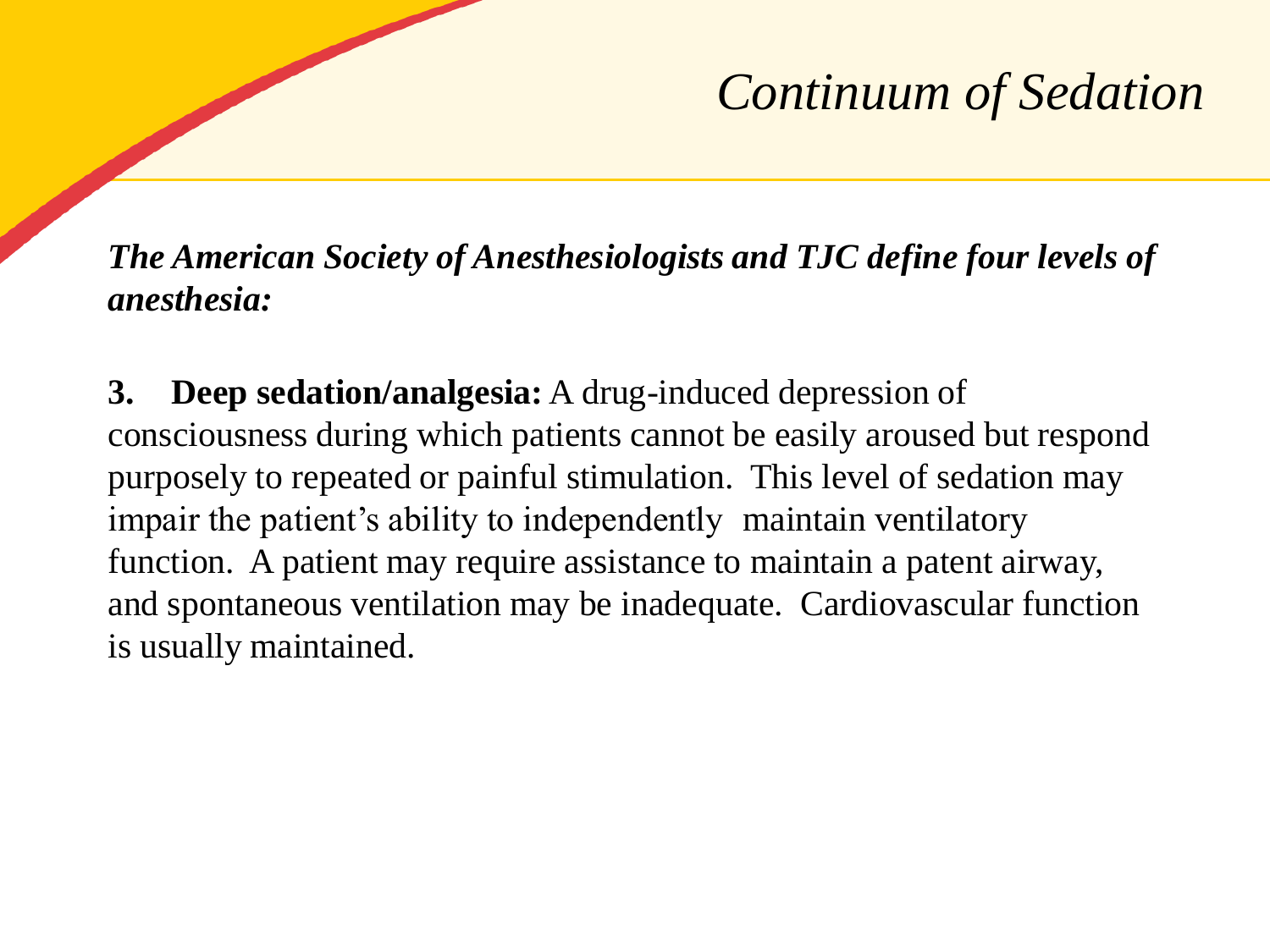## *Continuum of Sedation*

*The American Society of Anesthesiologists and TJC define four levels of anesthesia:*

**4. General anesthesia:** A drug-induced loss of consciousness during which patients cannot be aroused even by painful stimulation. It does not include local anesthesia. General anesthesia frequently impairs the ability to independently maintain ventilatory function. Patients often require assistance to keep their airway patent. Patients may need positivepressure ventilation because general anesthetics may depress spontaneous ventilation and neuromuscular function. General anesthesia may impair cardiovascular function.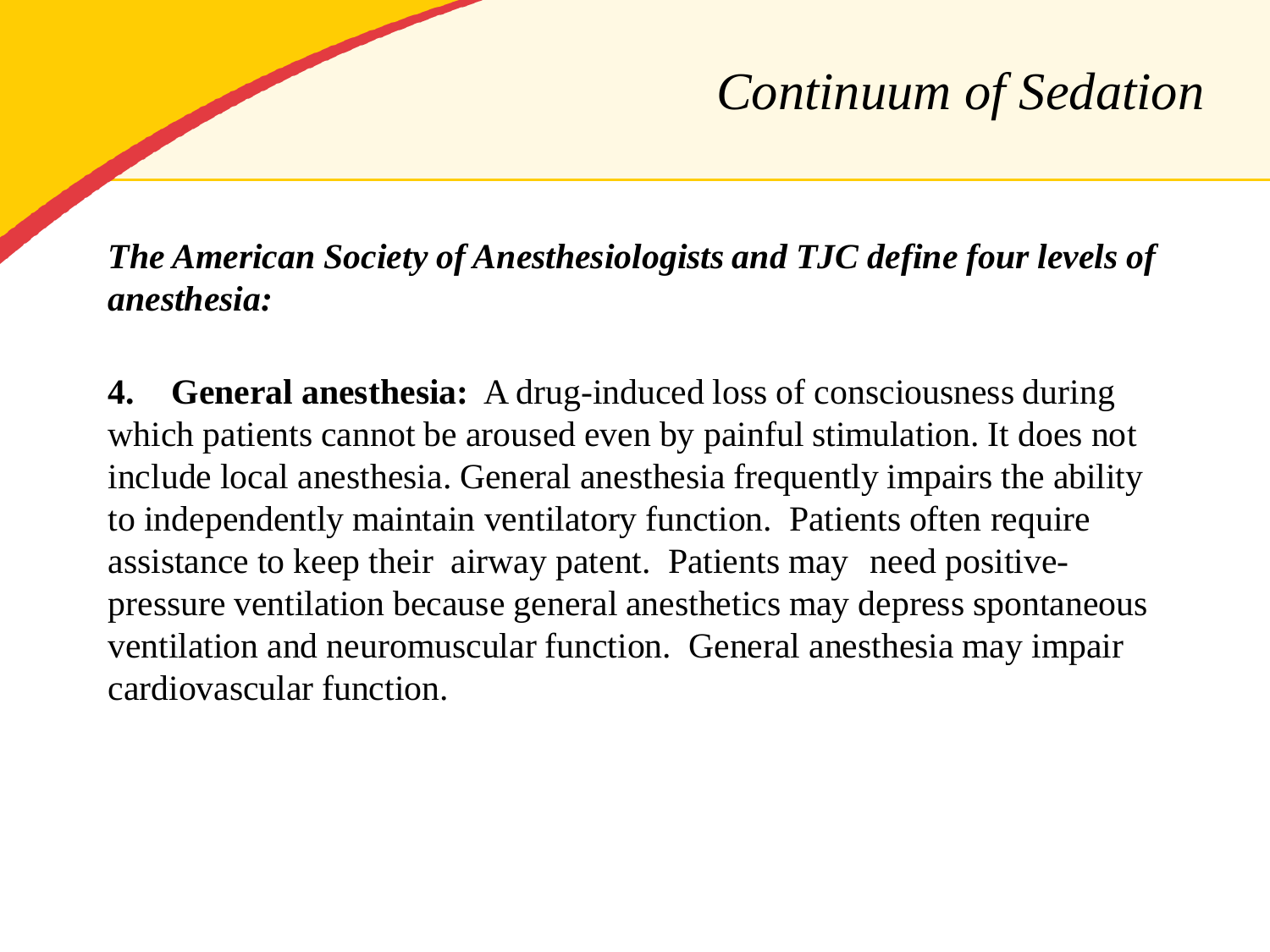#### *Continuum of Depths of Sedation*

Patients may move between states of sedation based on medications administered and stimulation received.

> Providers should be prepared to rescue patients if sedation is deeper than intended.

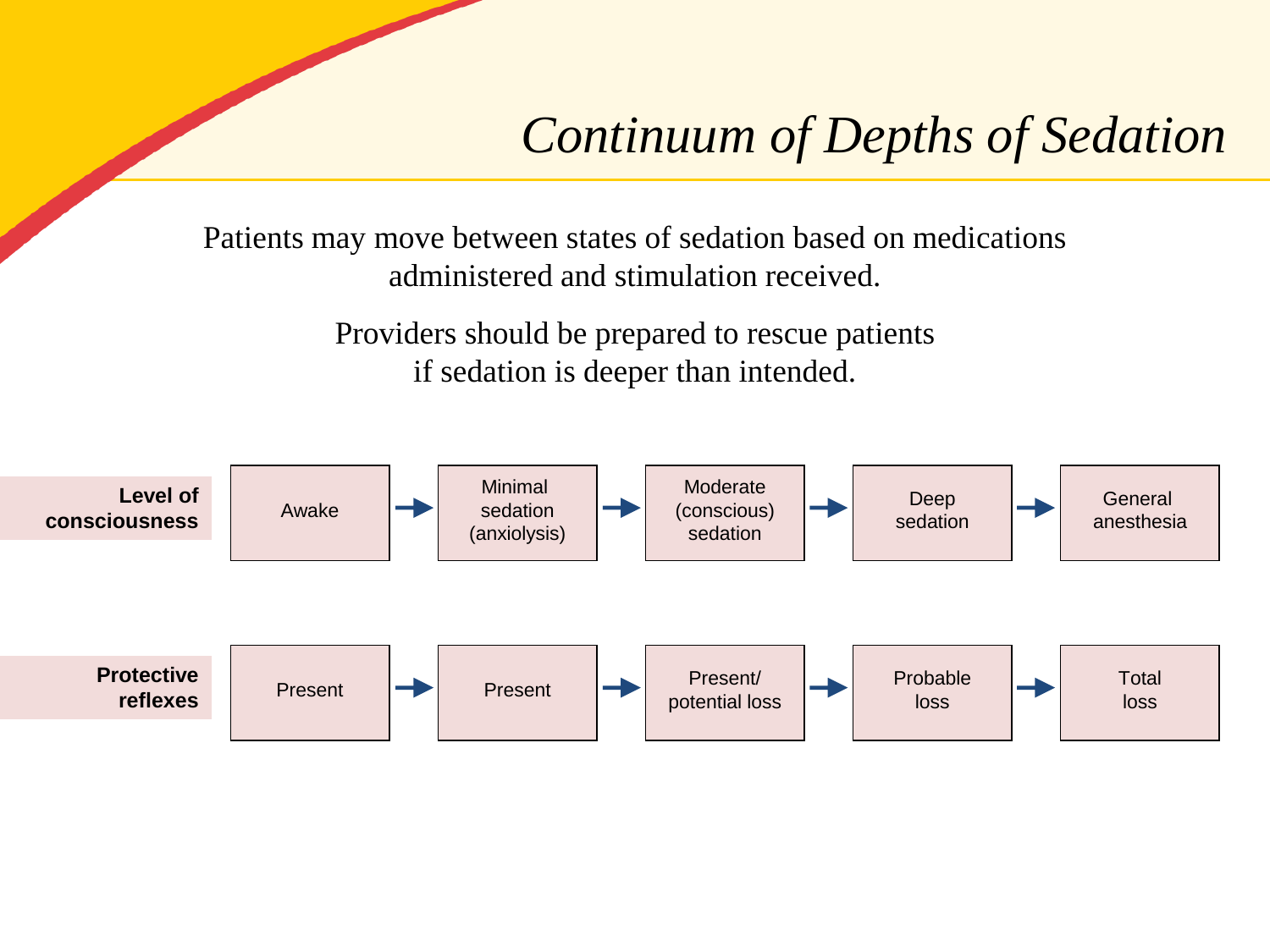## *Moderately Sedated*



#### **A Moderately Sedated Patient:**

- Looks like this and is arousable to verbal stimuli, able to answer your questions and respond to verbal commands (like "take a deep breath").
- Is able to maintain his/her own airway and breathes adequately, taking full, **not shallow** breaths.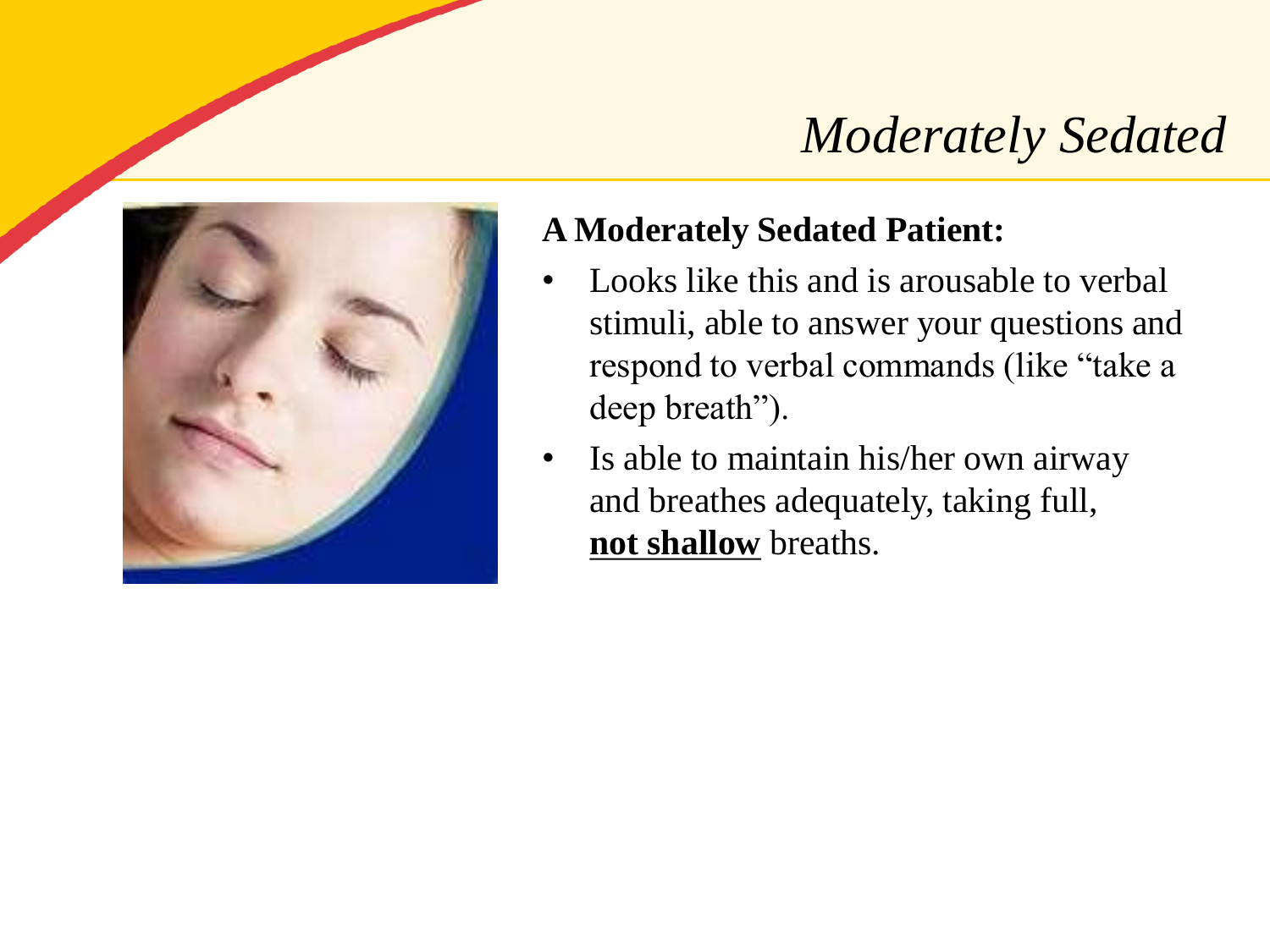#### *Moderate to Deep Sedation*



**If the patient goes from Moderate Sedation to Deep Sedation, the person monitoring the patient:**

- Makes the MD doing the procedure aware
- Helps patient maintain open airway (oral airway, head tilt-chin lift, jaw thrust)
- Assists with ventilations via Ambu Bag & Mask with 100% O2 as needed
- Administers reversal agents if needed
- Supports BP & cardiac rhythm with fluids and meds if needed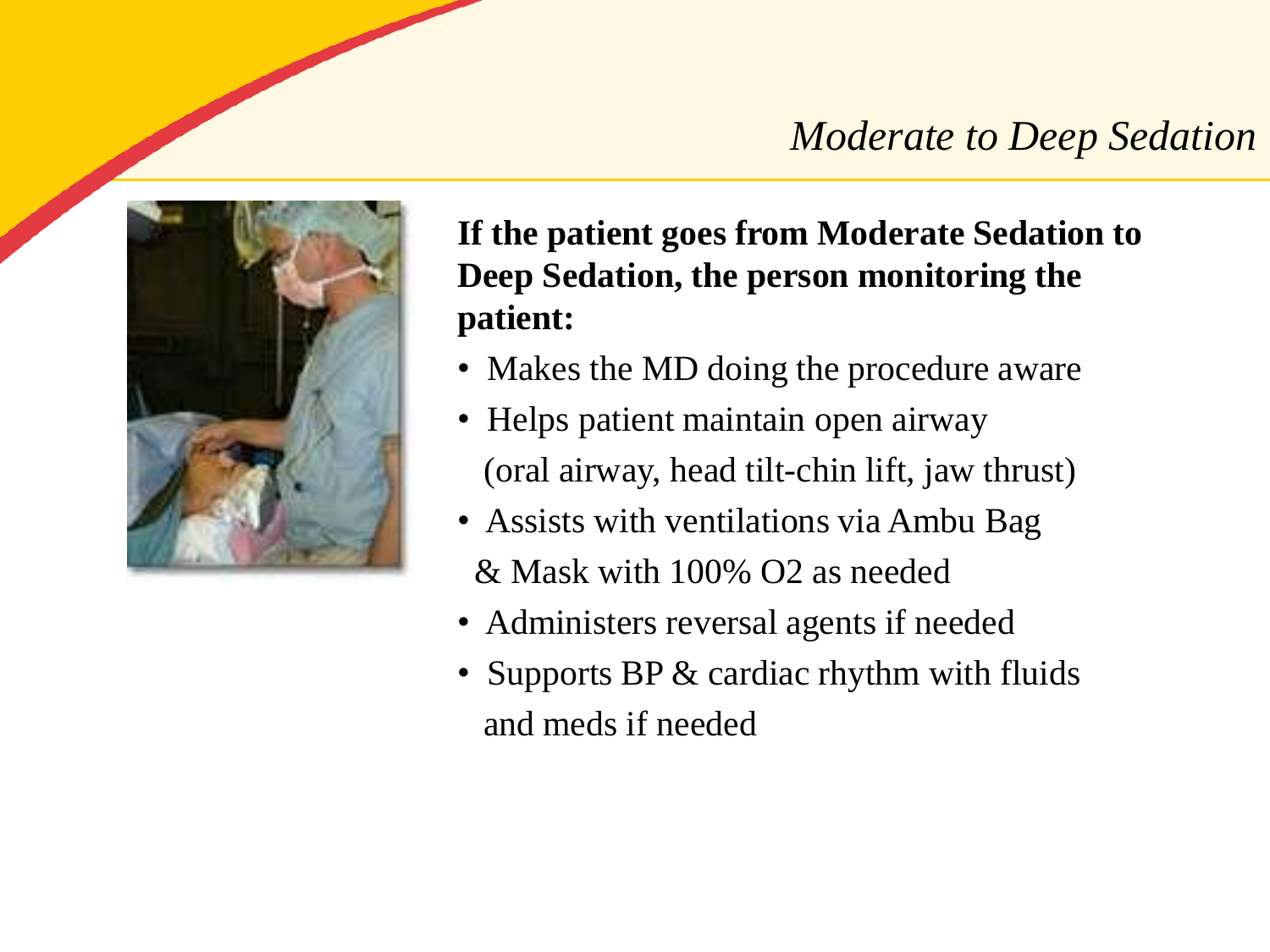## *Undesired Effects of Deep Sedation*

- 1.Airway obstruction (tongue)
- 2.Respiratory depression->Apnea
- 3.Hypotension
- 4.Agitation
- 5.Unarousable sleep
- 6.Significantly slurred speech
- 7.Nystagmus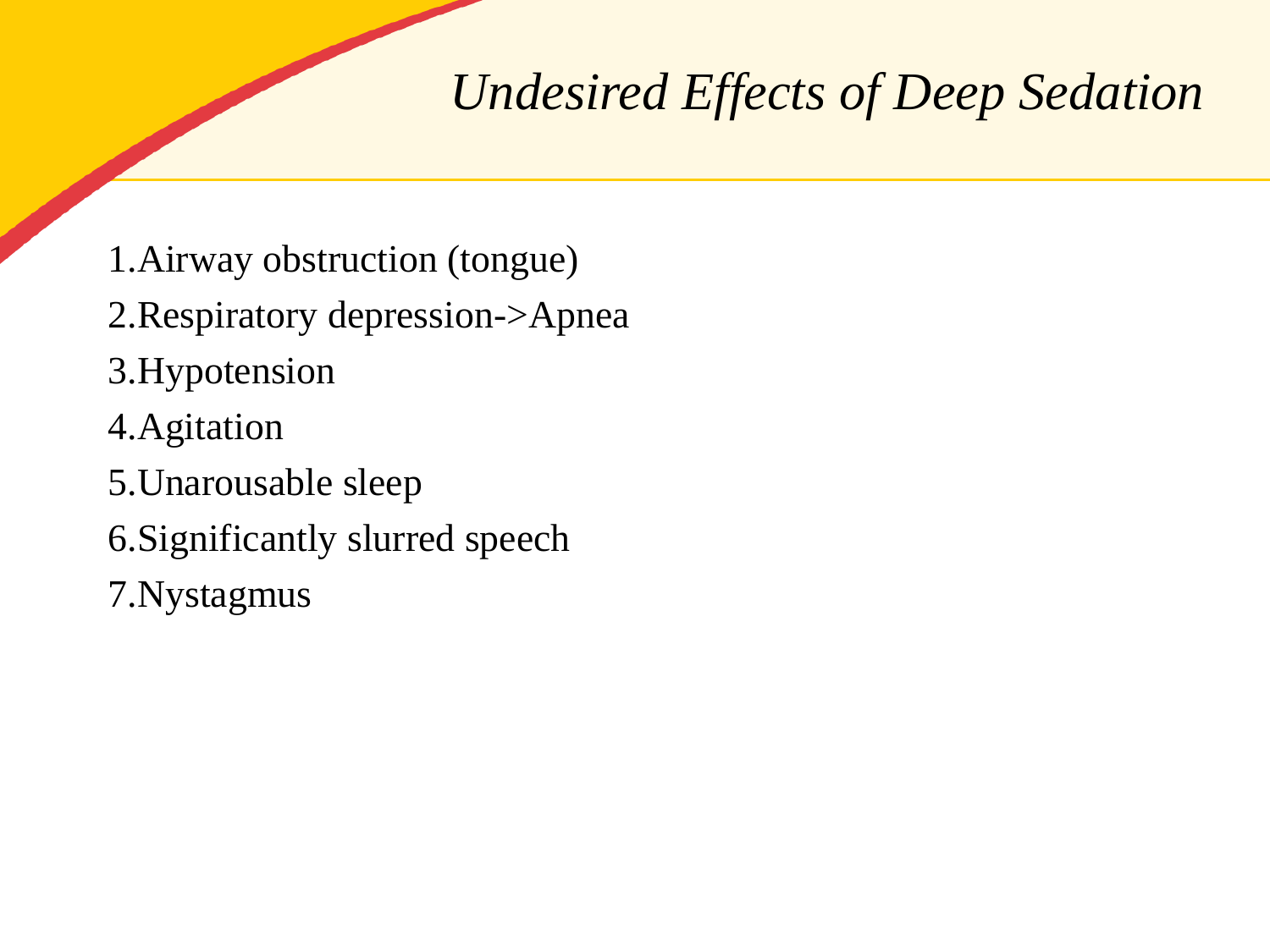## *Consent for Procedure + Sedation*

- Physician to explain risk  $\&$  benefits to patient  $\&$  family  $\&$  obtain informed consent
- Obtain patient signature **prior** to administration of any sedative or opioid
	- Include time and date
- Witness's signature
	- Time and date should match patient's
	- Witnessing patient signed consent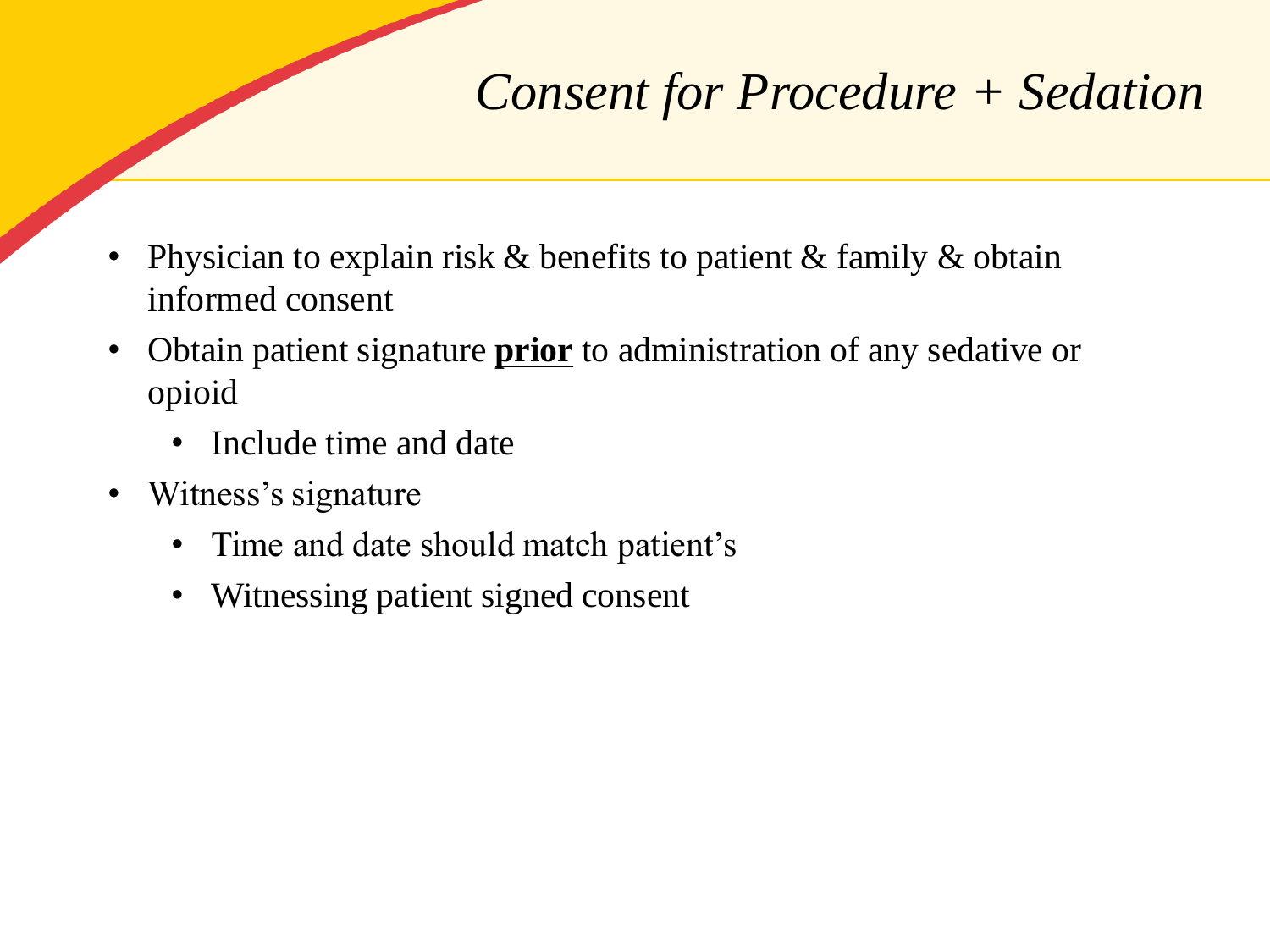#### *ASA Classification*

#### **ASA Classification is completed by the physician**

- ASA I Healthy Patient
- ASA II Patient with mild systemic disease
- ASA III Patient with severe systemic disease

(For example; history of CVA, DM w/ end organ damage, CRF w/ dialysis, oxygen dependent COPD, CABG, multiple Cardiac Stents, Cardiomyopathy, MI, Cardiac or Respiratory Arrest, Pacemaker→Procedure MD to consult Anesthesia Provider prior to procedure → Procedure may become Monitored Anesthesia Care (MAC) or General Anesthesia, both provided by Anesthesiologist)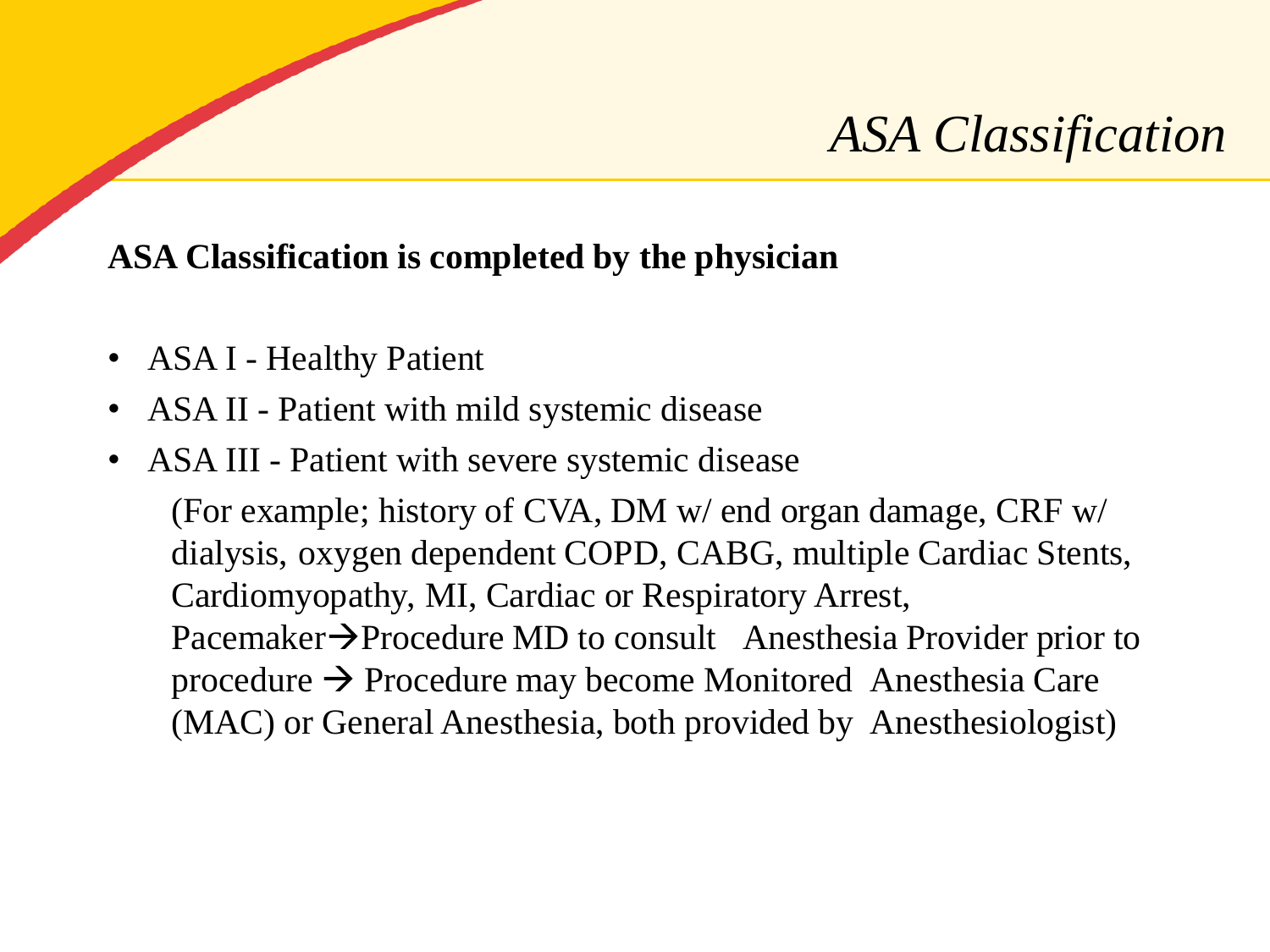#### *ASA Classification*

#### **These ASA levels require a Anesthesia Qualified Physician:**

- ASA IV Patient with Severe Systemic Disease that is a constant threat to life
- ASA V Patient is moribund not expected to survive without the procedure
- ASA VI Patient declared brain dead whose organs are being removed for donor purposes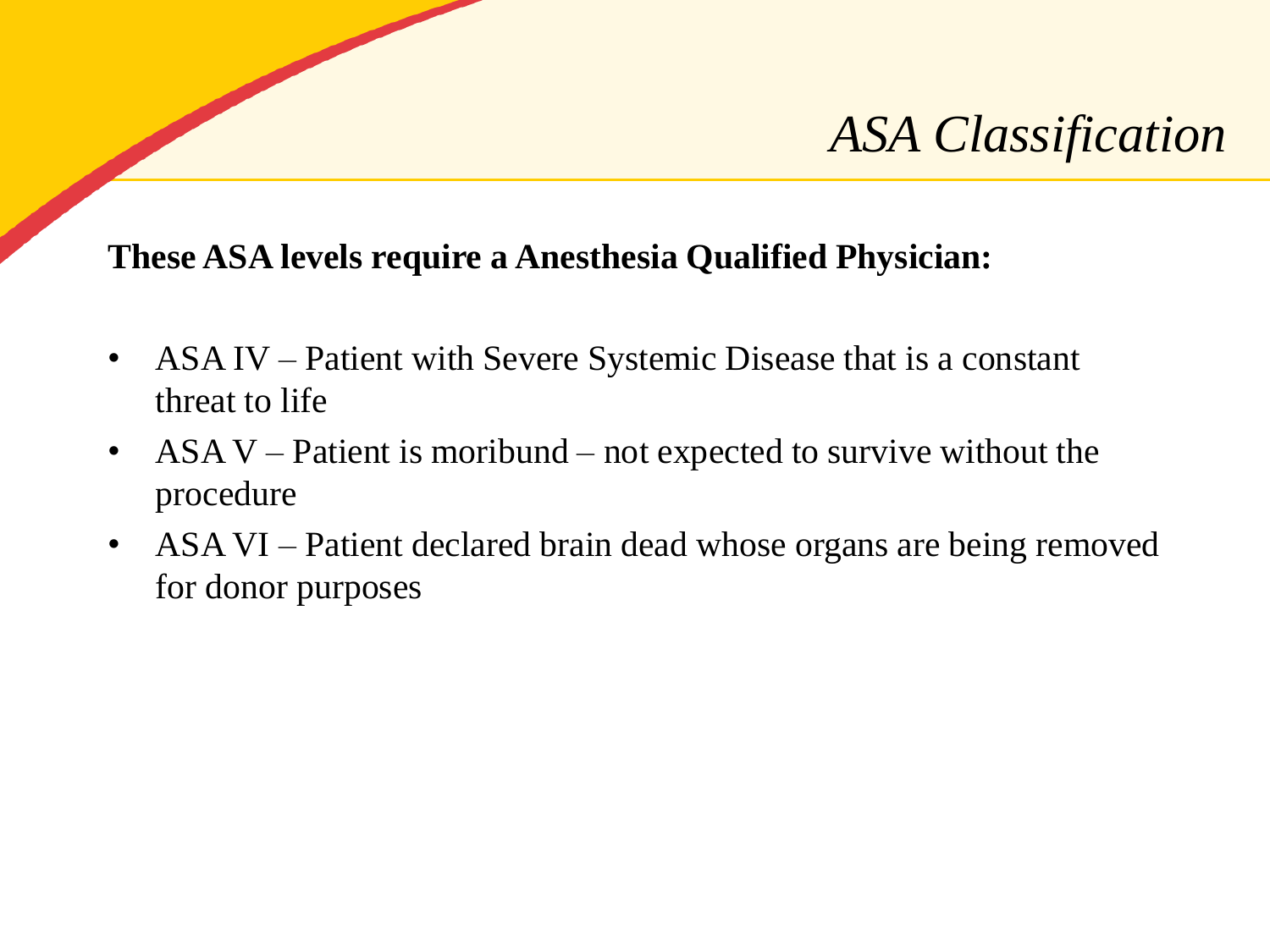#### *Airway Assessment*

**The Mallampati score predicts ease of intubation. Class 1 and 2 are likely easy to intubate while class 3 and 4 may be difficult to intubate.** 



#### **Mallampati Classification**

Scoring is as follows:

- Class 1: Full visibility of tonsils, uvula and soft palate
- Class 2: Visibility of hard and soft palate, upper portion of tonsils and uvula
- Class 3: Soft and hard palate and base of the uvula are visible
- Class 4: Only hard palate visible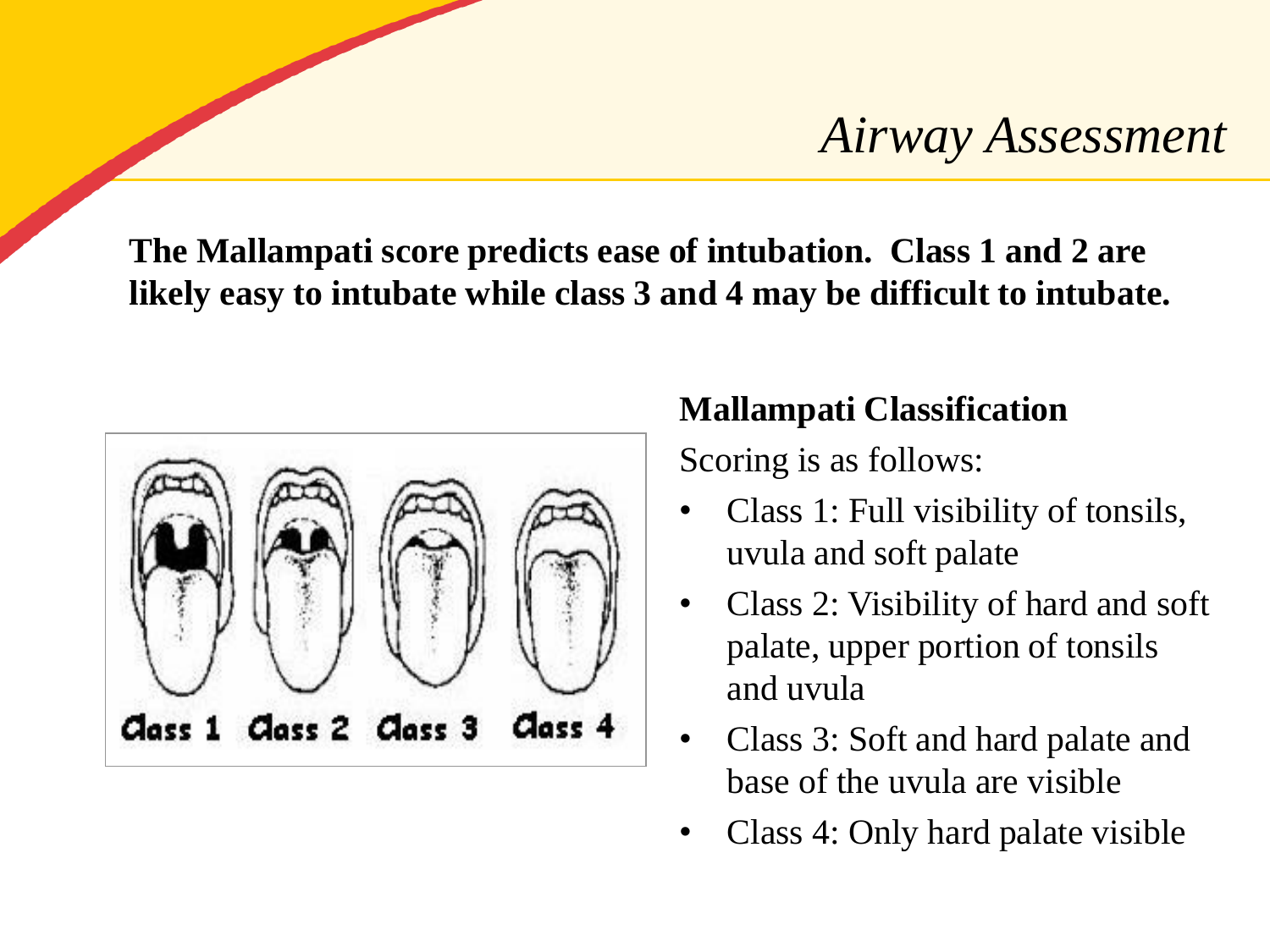#### *Airway Assessment*

Examine the patient and look for other features that my predict airway obstruction or difficult intubation.

- Morbid obesity
- Hx OSA, snoring
- Small mouth opening (<3 fingerbreadths)
- Large tongue
- Large overbite
- Short neck
- Arthritis of neck
- Previous tracheostomy
- History of neck irradiation

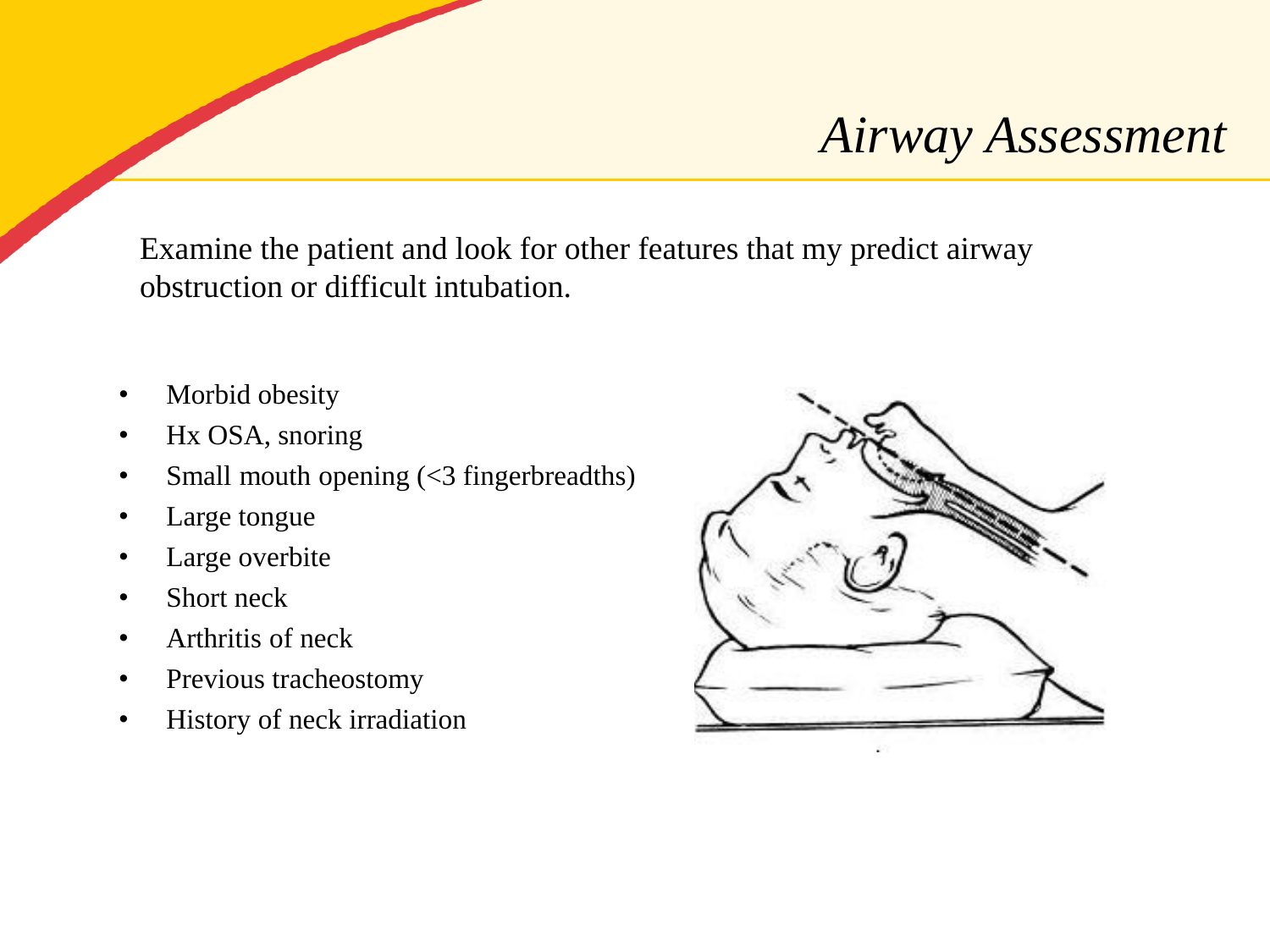## *Identify Risk Factors*

**Potential risk factors identified during patient history & physical:**

- 1. Communication barriers
- 2. Pregnancy
- 3. Hx drug, alcohol, tobacco use
- 4. Lack of patient prep (patient unable to be NPO)
- 5. Use of opioids w/in 24 hours of procedure
- 6. Previous adverse experience with sedation or anesthesia
- 7. Recent cold, flu or fever
- 8. Unstable Vital Signs (BP, HR, Rhythm, RR)
- 9. GI Bleed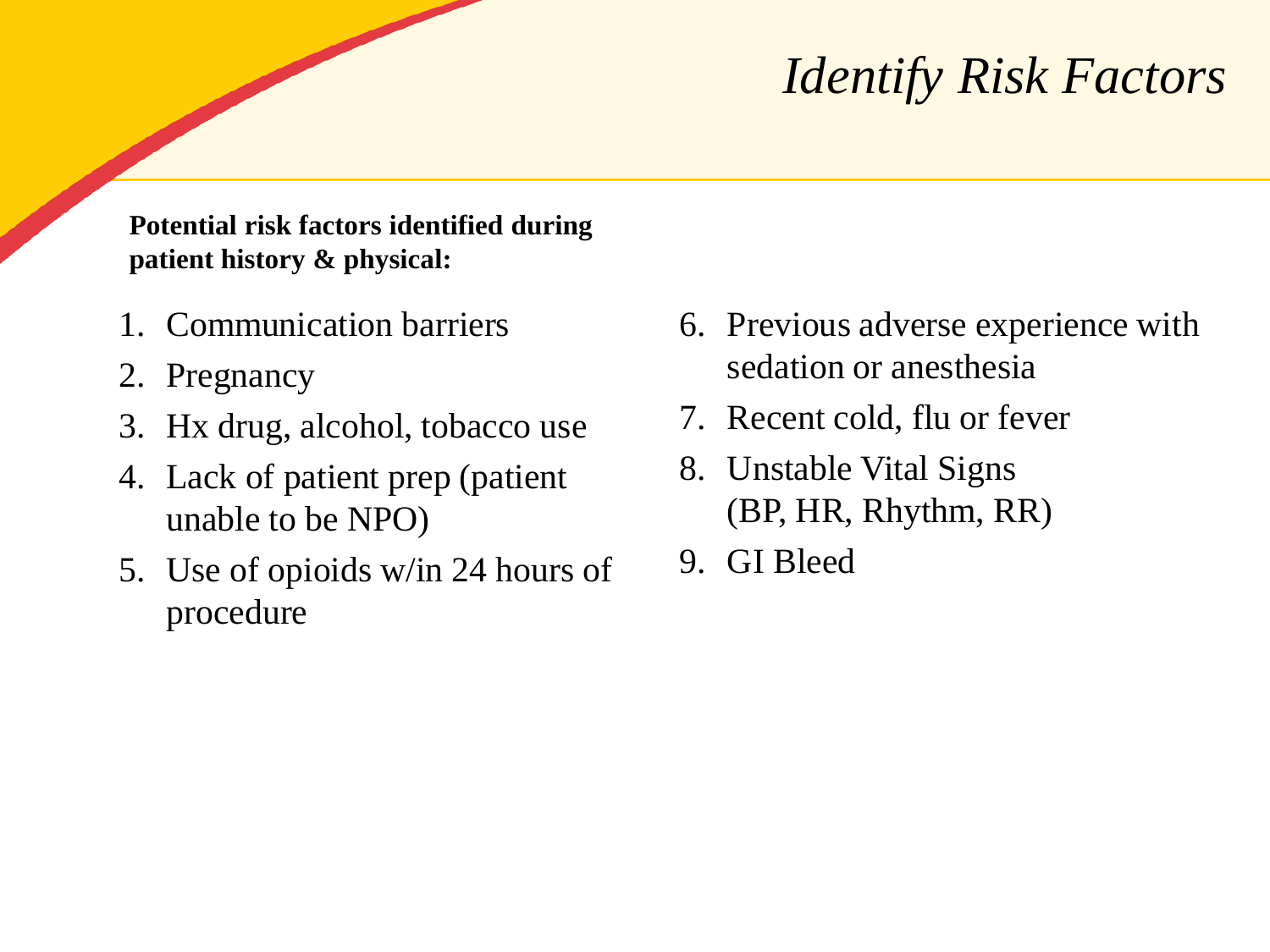## *NPO Guidelines*

- Prior to Non-emergent procedure no:
	- 8 hours Solid food
	- 6 hours Light meal or particulate liquids
	- 4 hours Breast milk
	- 2 hours Clear liquids
- Emergency Dept. procedures: Assume full stomach, anticipate increased risk of aspiration
- If the patient is not NPO, consider the risk of aspiration vs the risk of waiting the appropriate time or waiting for an anesthesia provider. Expected level of sedation required to complete procedure should also be factored into the decision.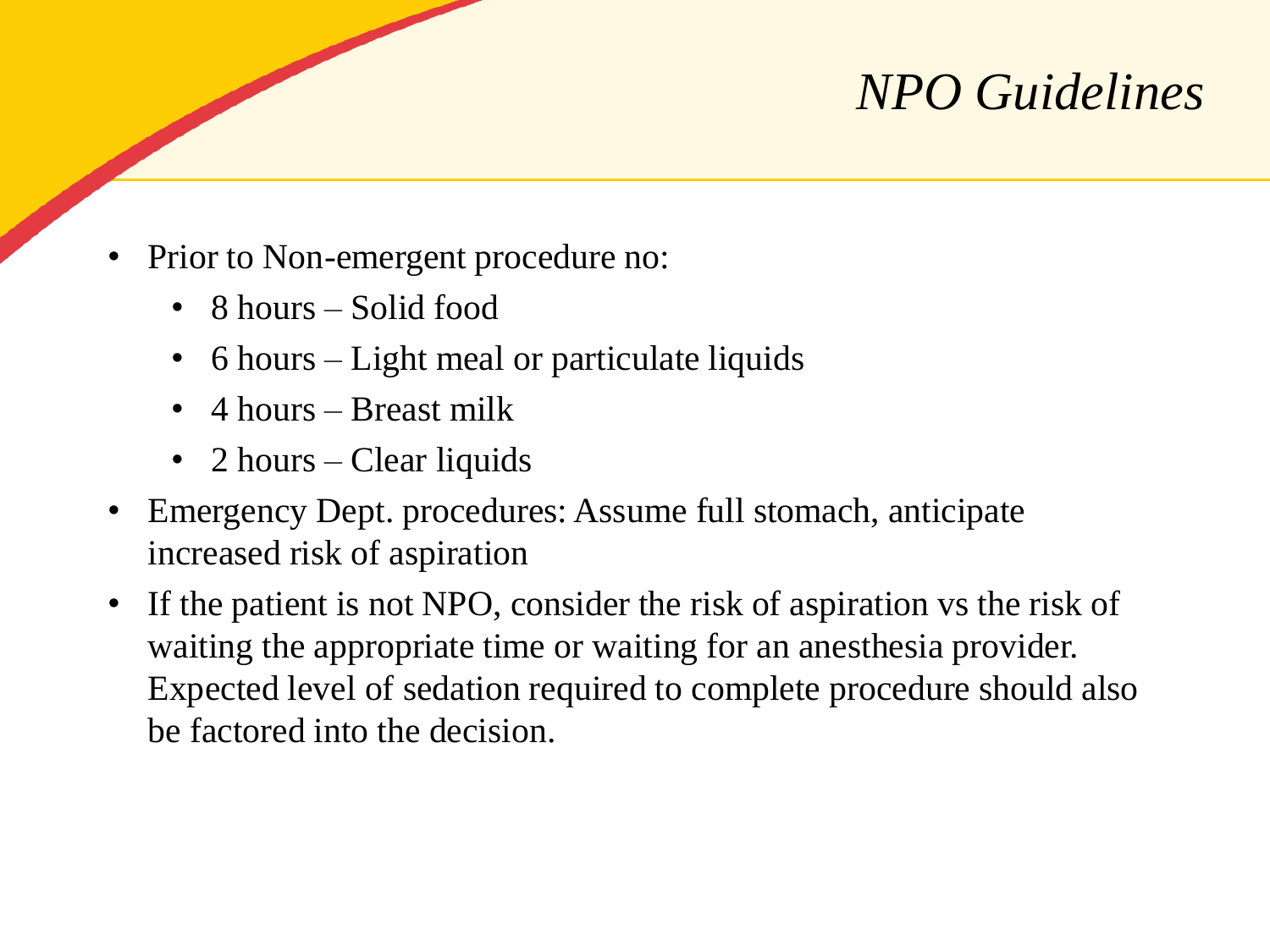#### *Pre-Procedure Assessment*

- Consent ----------------------→
- ASA Classification------------- $\rightarrow \bullet$
- Mallampati Score------------→
- NPO status-------------------→
- Patient History & Physical--- $\rightarrow \bullet$
- Includes the procedure (no abbreviations), plan for sedation, & signatures
- Physician identifies candidates appropriate for Procedural Sedation
- Physician identifies patient with potential airway problem
- Identifies patient with potential for aspiration
- Identifies conditions which affect patient response to Procedural Sedation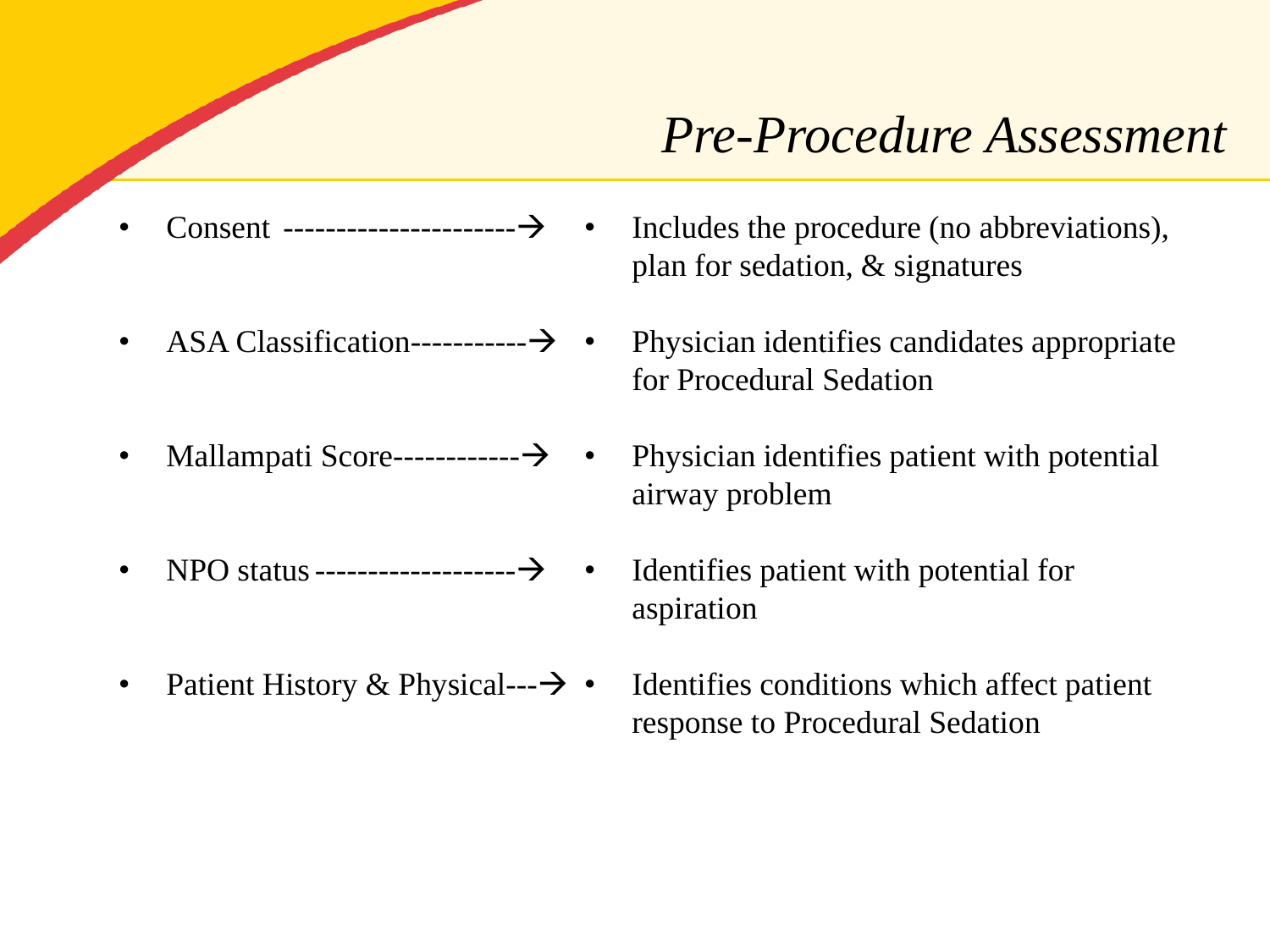#### *Equipment & Training Required*

Always ensure that rescue equipment is readily available.

#### **Equipment**

- Patent IV
- Reversal Agents
- Monitor-continuous ECG rhythm, BP,  $O_2$ sat, capnography
- Oxygen via NC/Mask
- BagValveMask (BVM)
- Oral & Nasal Airways
- Laryngeal mask airway
- Intubating equipment
- Operating Suction
- Stethoscope
- Code Cart with Defibrillator
- Cricothyrotomy Tray

#### **Training**

- **ACLS, or Code Blue Level 2 certified RN** *who has NO additional responsibilities other than administering sedation & monitoring the patient*
- Sedation and monitoring must be provided by a Registered Nurse who has successfully completed the moderate sedation education and competency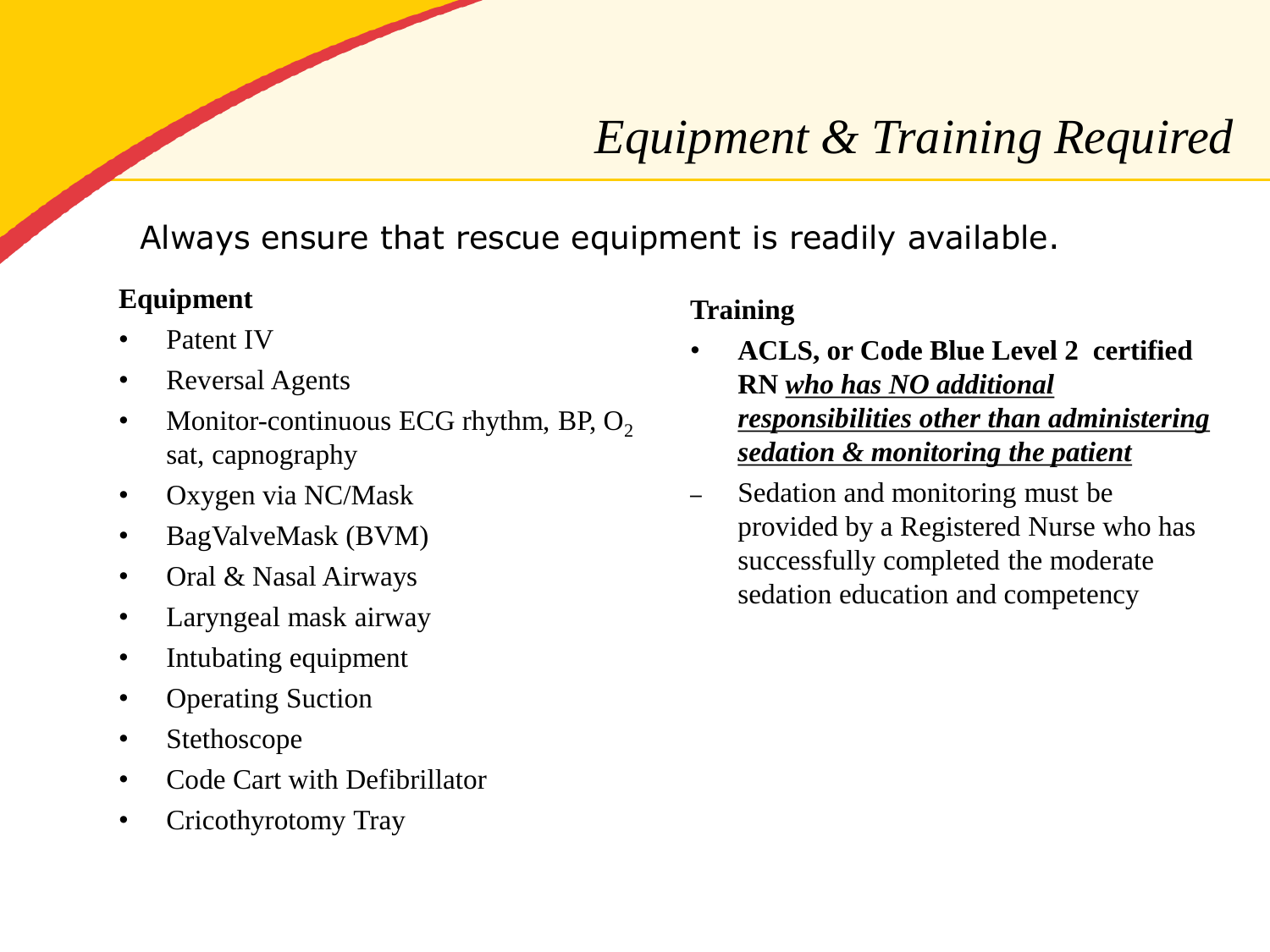#### *Intra-Procedure*

#### **Administering Meds & Monitoring the Patient Intra-Procedure**

- Baseline vital signs (BP, HR, Respiration rate & depth,  $SAO_2$ ,  $ETCO_2$ , Sedation Level, & Pain Score)
	- Monitor the above parameters **every 5 minutes** with continuous ECG rhythm
- Administer IV meds over recommended time periods, giving meds chance to take effect
- Titrate meds according to above parameters
- Assess level of sedation & pain score by asking patient to answer questions and to take deep breaths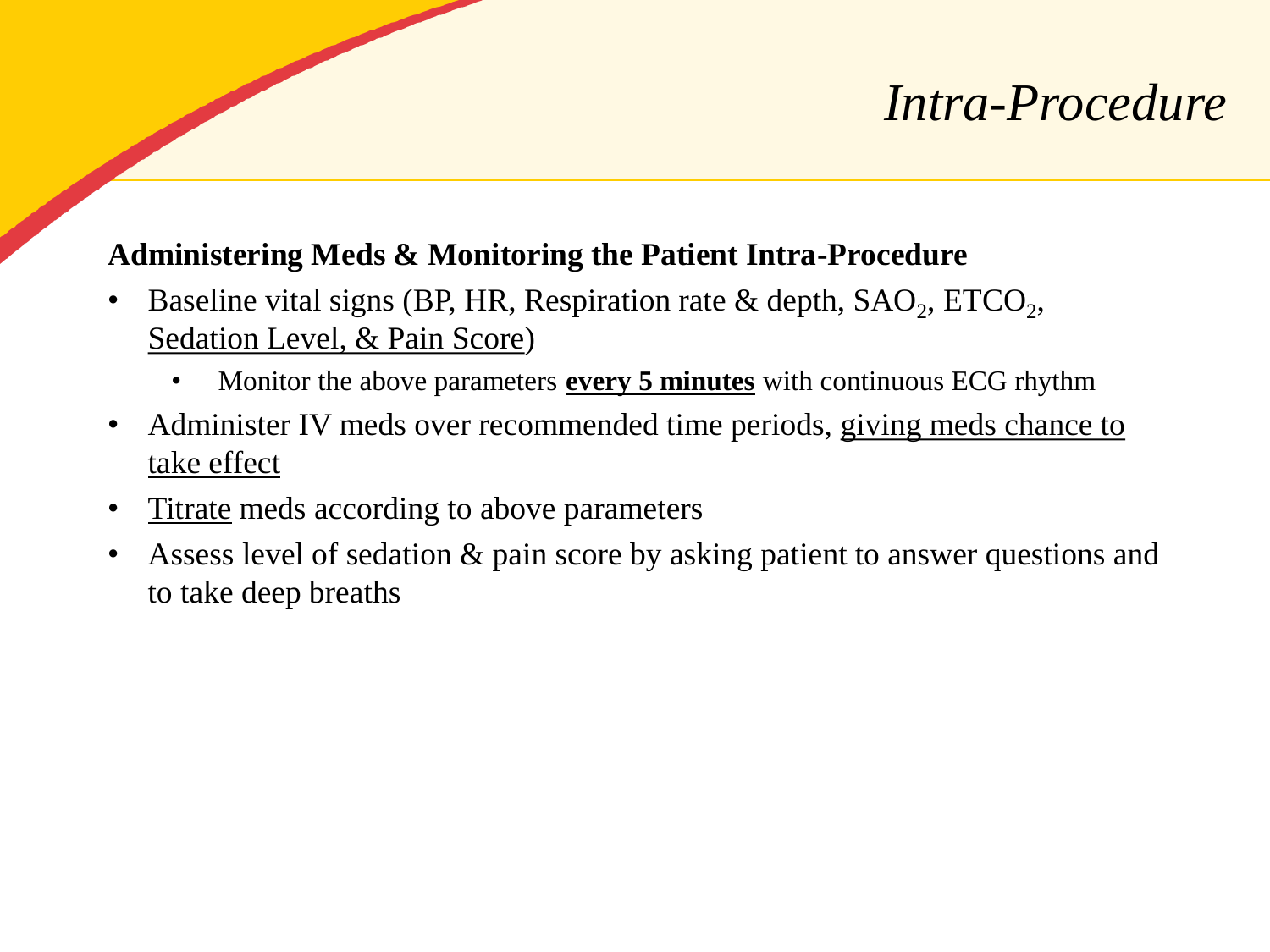#### *Sedation Scale*

#### **Richmond Agitation and Sedation Scale (RASS)**

- **+4 Combative**
- **+3 Very Agitated**
- **+2 Agitated**
- **+1 Restless**
	- **0 Alert and Calm**
- **-1 Drowsy**
- **-2 Light Sedation**
- **-3 Moderate Sedation**
- **-4 Deep Sedation**
- **-5 Unarousable**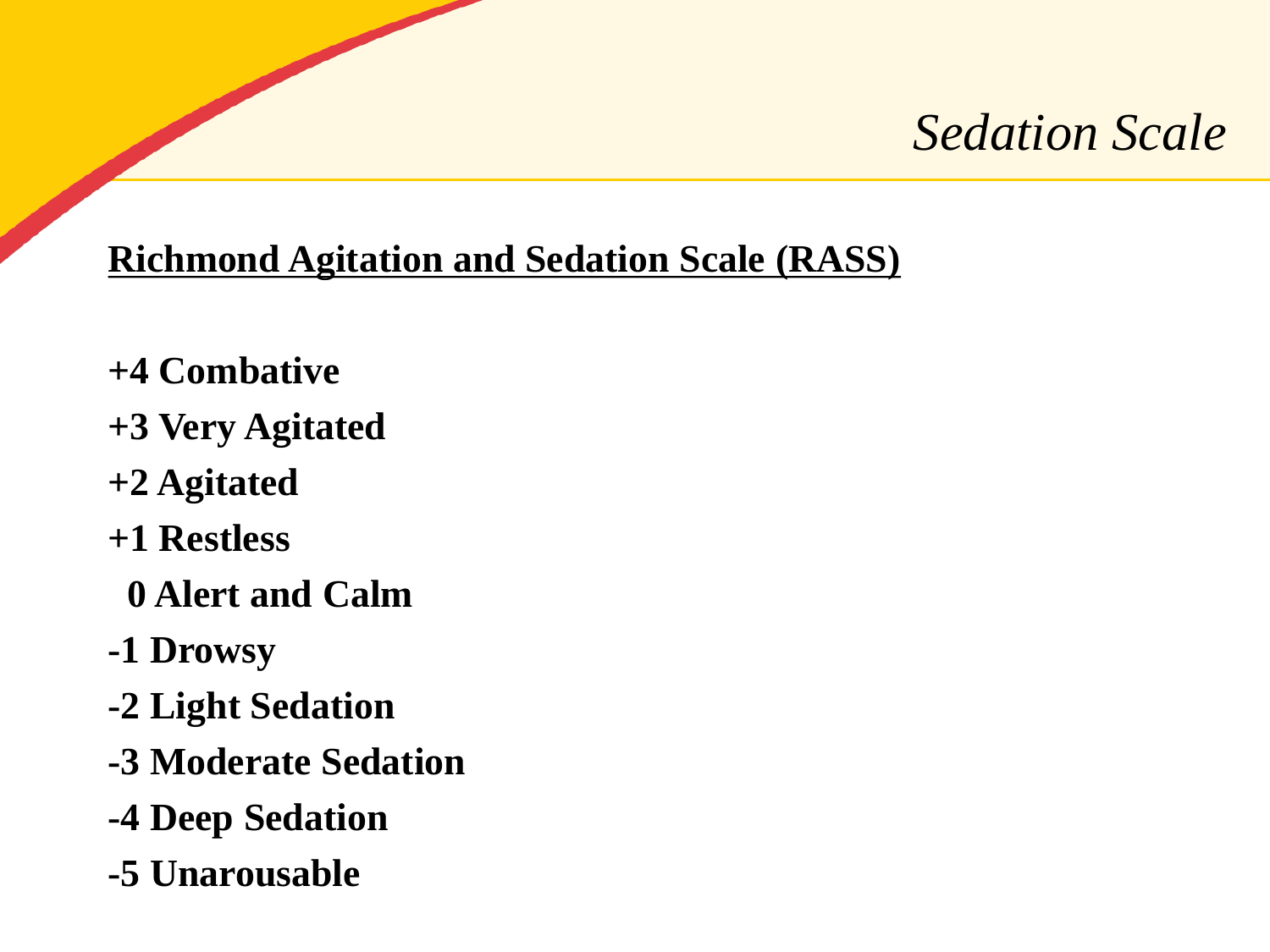## *Intra-Procedure Monitoring*

- **Observe for signs and symptoms of airway obstruction**: tongue, soft palate collapse, snoring, loss of pharyngeal and laryngeal reflexes
- **Skin Condition**: color, turgor, temperature
- **Observe Neurological Activity**: Pupil activity, eyelid movement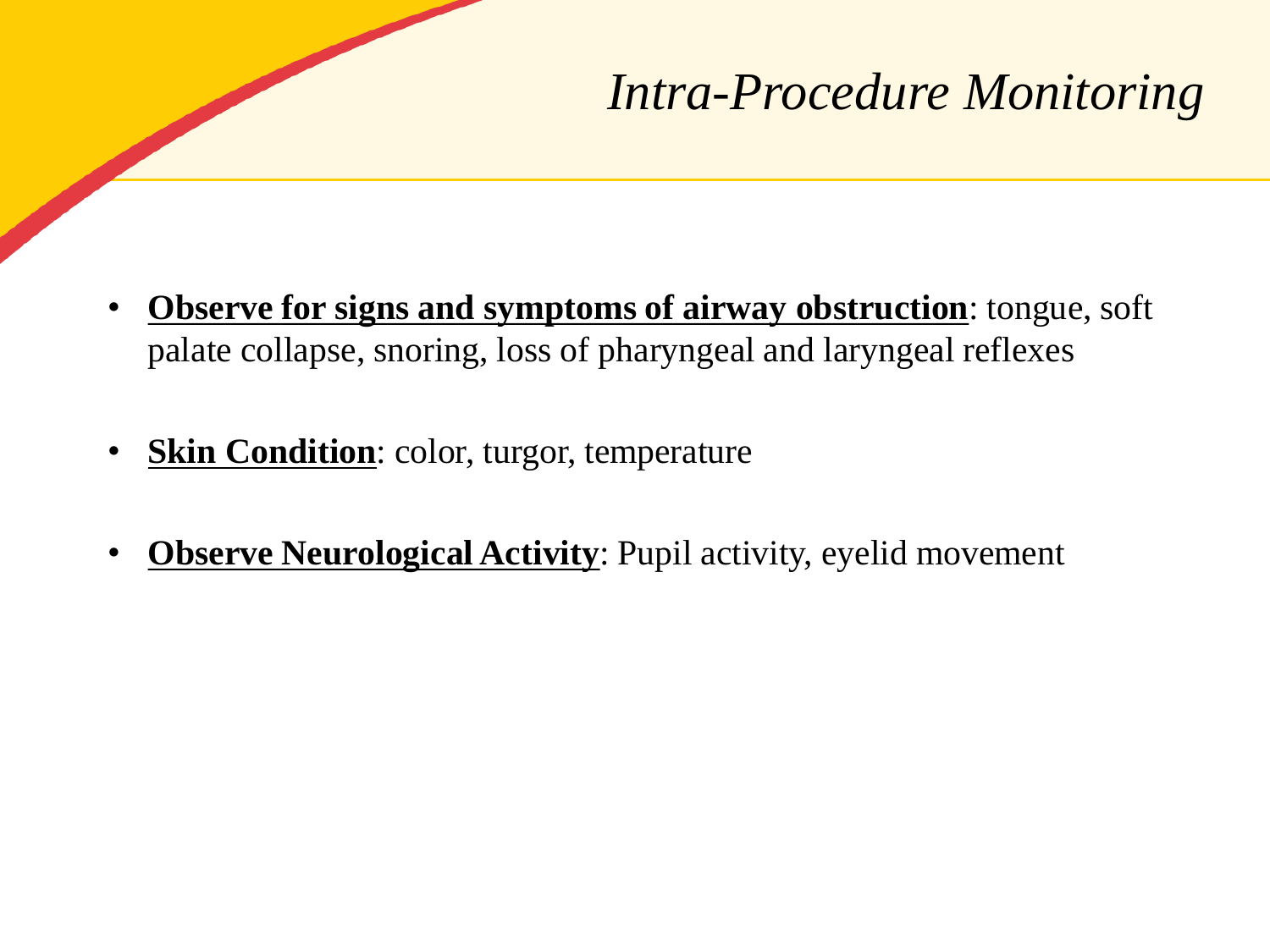#### *Pain Score*

- The goal is comfort with safety
- Pain score of 3 or less
- Vital signs stable
- Airway open, respirations adequate

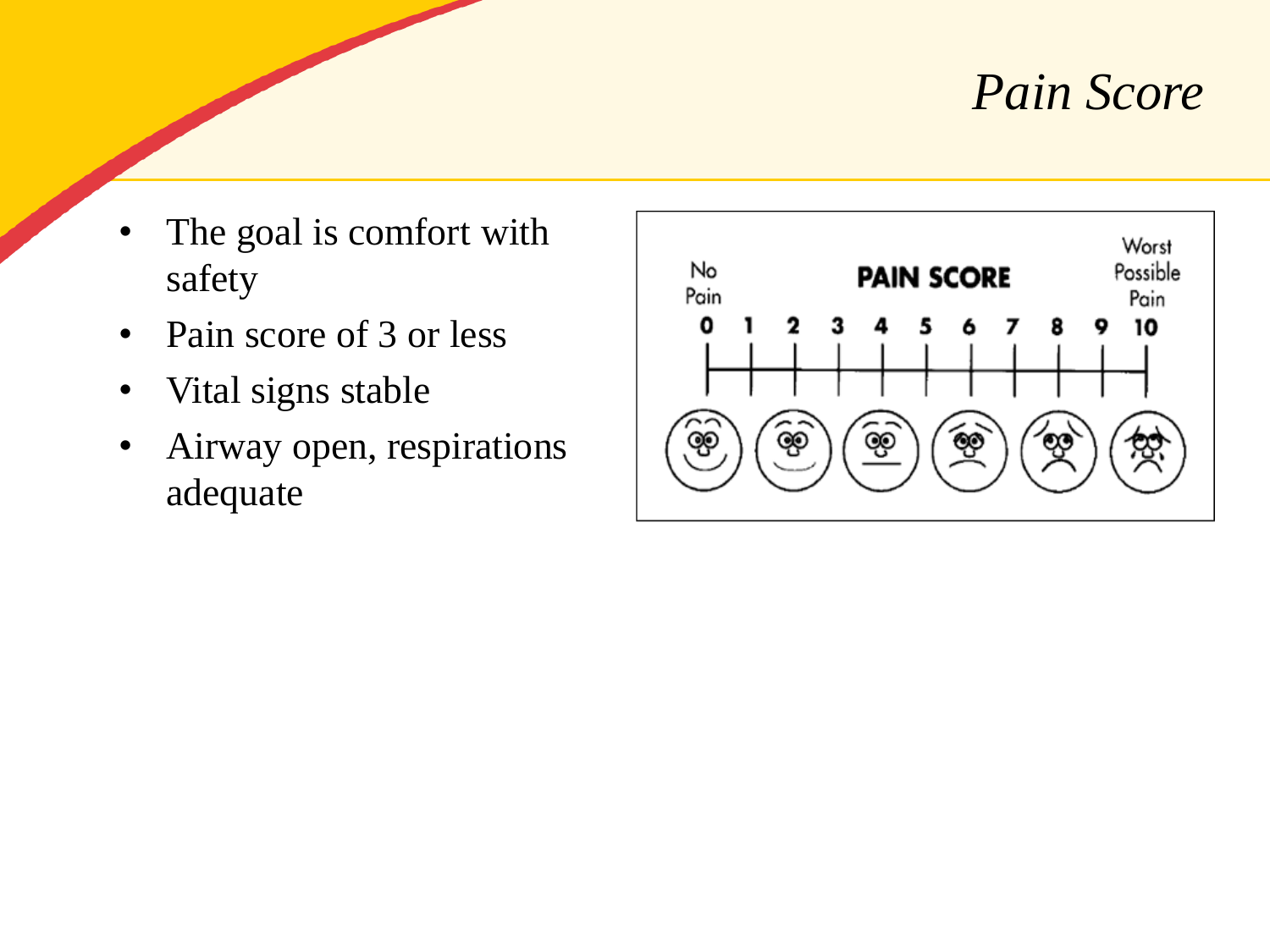### *Procedural Sedation-RN Administered*

#### **Medications the Moderate Sedation Competent RN may administer:**

- Verbal sedation reassuring the patient
- Opioids (Fentanyl, Morphine) produce analgesia
- Benzodiazepines (Midazolam, Diazepam, Lorazepam) produce amnesia
- Combined (small doses of both an opioid and a benzodiazepine) work synergistically to produce analgesia and amnesia=moderate sedation
- Ketamine dissociative sedation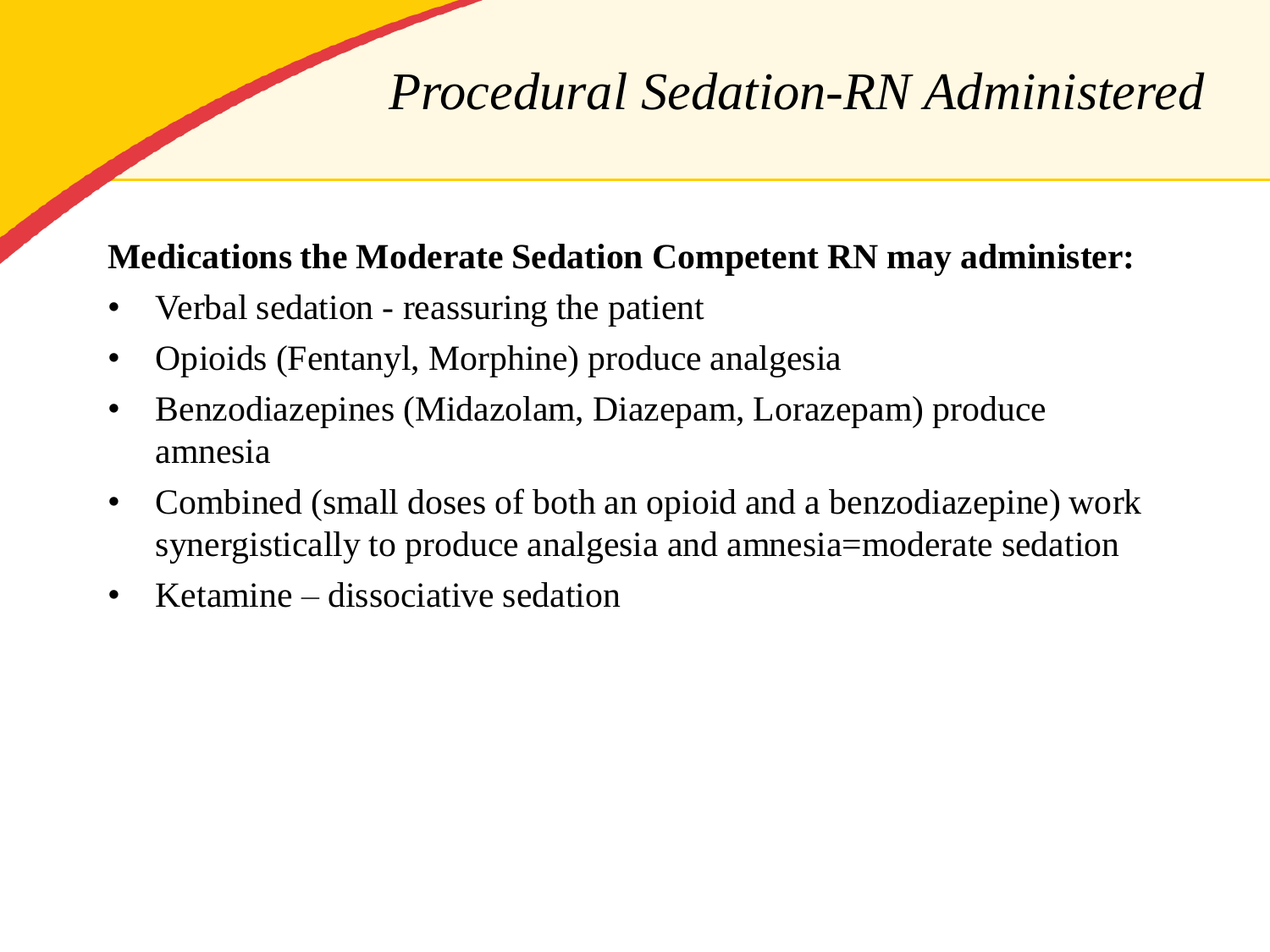

- Opioids remain the gold standard for treatment of severe pain.
	- Fentanyl is a synthetic opioid. It is **50 to 100** times more potent and has a shorter duration than morphine.
		- An unusual complication, chest wall rigidity, may occur with large doses (usually >5 microgram/kg) given rapidly. You may need to use neuromuscular blockade and tracheal intubation to treat this complication.
- Morphine may also be used. Due to its histamine release, use caution in patients with Asthma.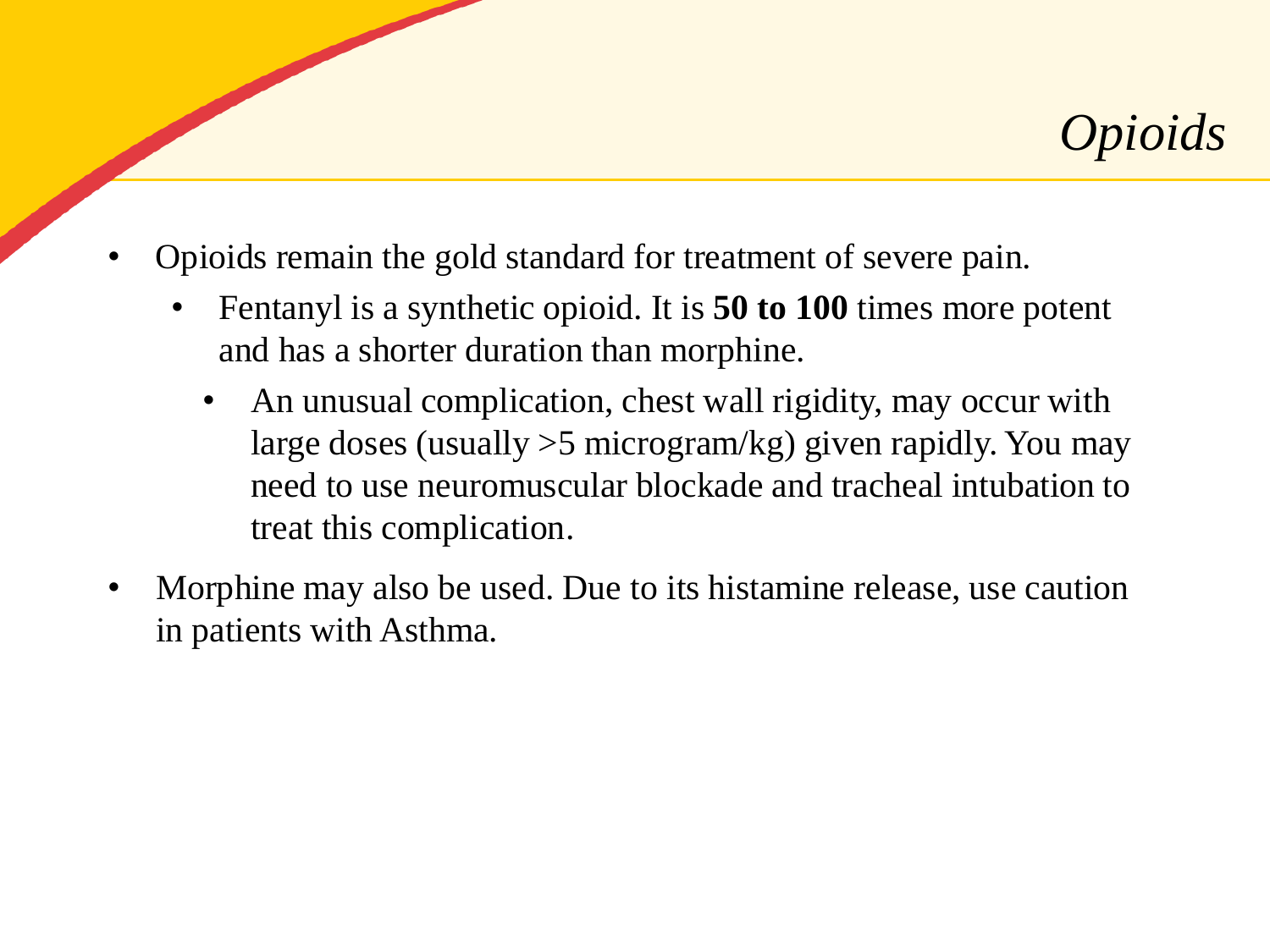

- The most common adverse effects of opioids are:
	- RESPIRATORY DEPRESSION
	- **Bradycardia**
	- Pruritis
- Hemodynamically compromised patients (i,e, dehydration) may develop hypotension.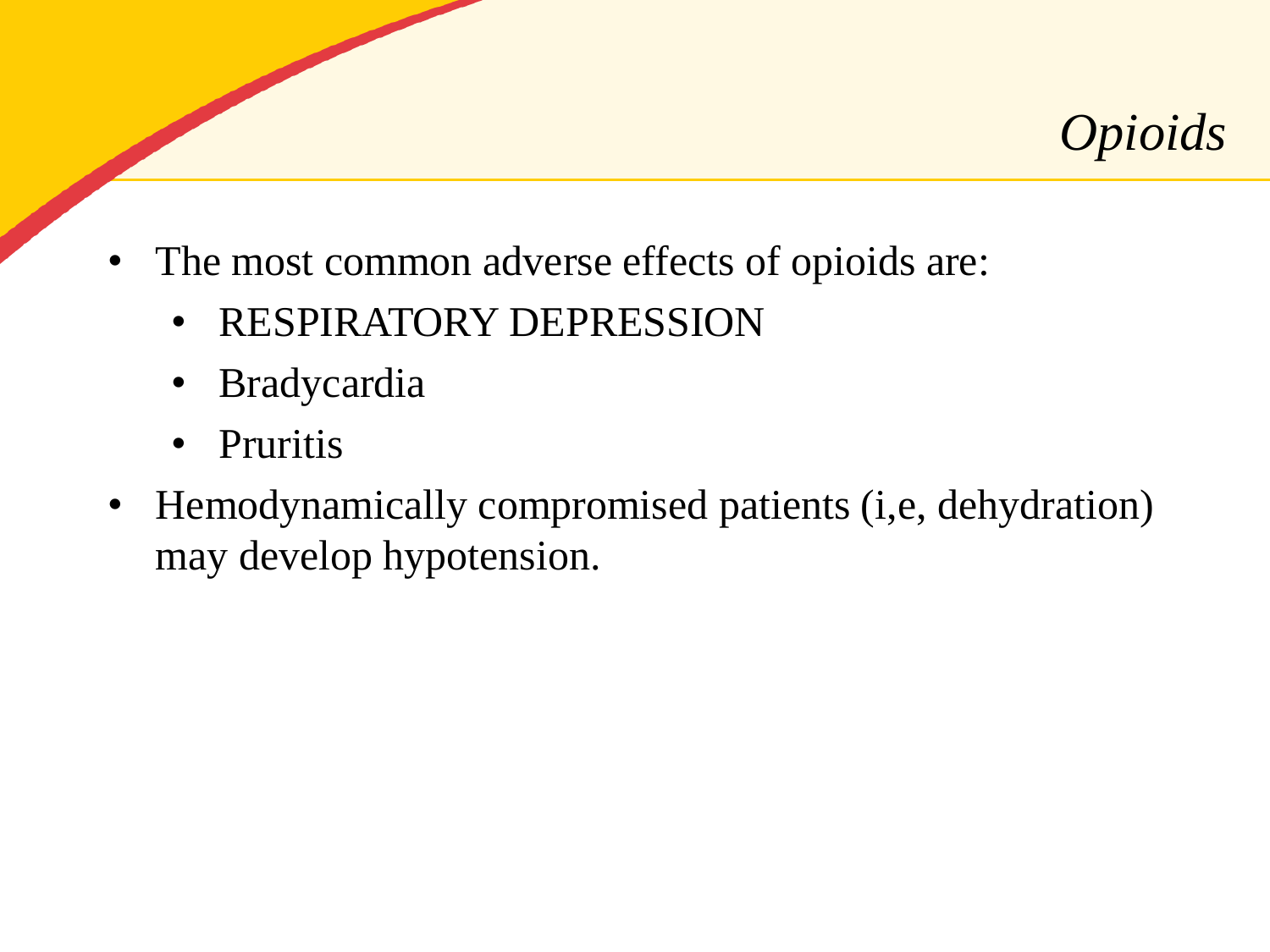## *Benzodiazepines*

- Benzodiazepines are sedative hypnotic agents that produce amnesia.
- Benzodiazepines can cause respiratory depression, especially with concomitant use of barbiturates or opioids. Occasionally a paradoxical excitatory reaction occurs. Hypotension occurs less frequently with these drugs than with barbiturates.
- For patients who are hemodynamically unstable (i.e., hypotensive or hypovolemic), you should decrease the recommended dose (typically by 50%).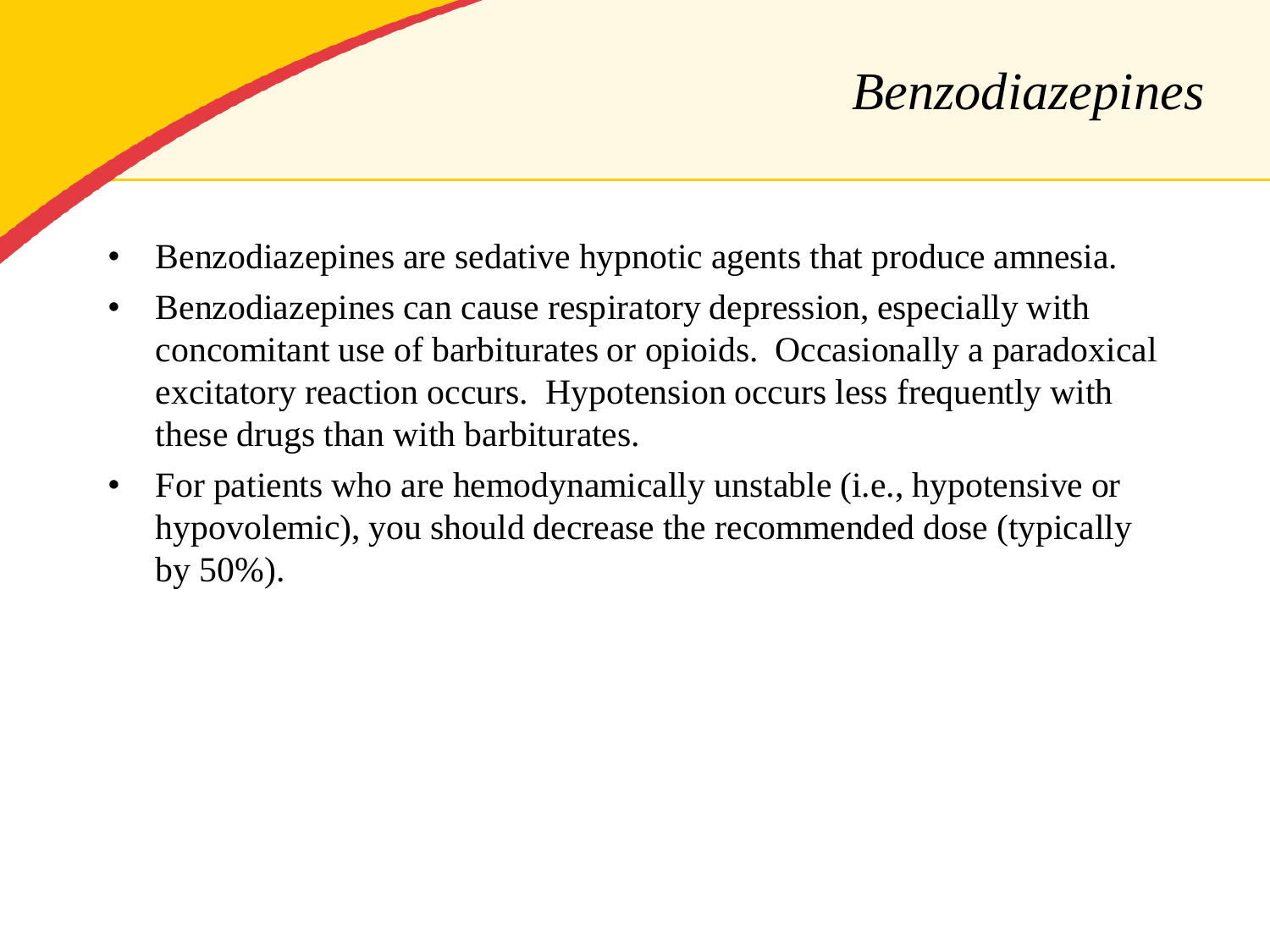## *Deep Sedation Medications*

**The following medications may NOT be used for moderate sedation and must be MD administered (RESTRICTED TO ED FOR PROCEDURAL DEEP SEDATION):**

- Propofol and Etomidate are administered by Anesthesia Qualified Physicians (Anesthesiologists, Intensivists in ICU & NICU, Emergency Dept. Physicians)
- Due to narrow therapeutic window these agents may only be used for procedural sedation when the intended goal is DEEP sedation
- These patients **also** require monitoring during the recovery to pre-procedure status by the RN

*\*\*RN may NOT administer Propofol or Etomidate\*\**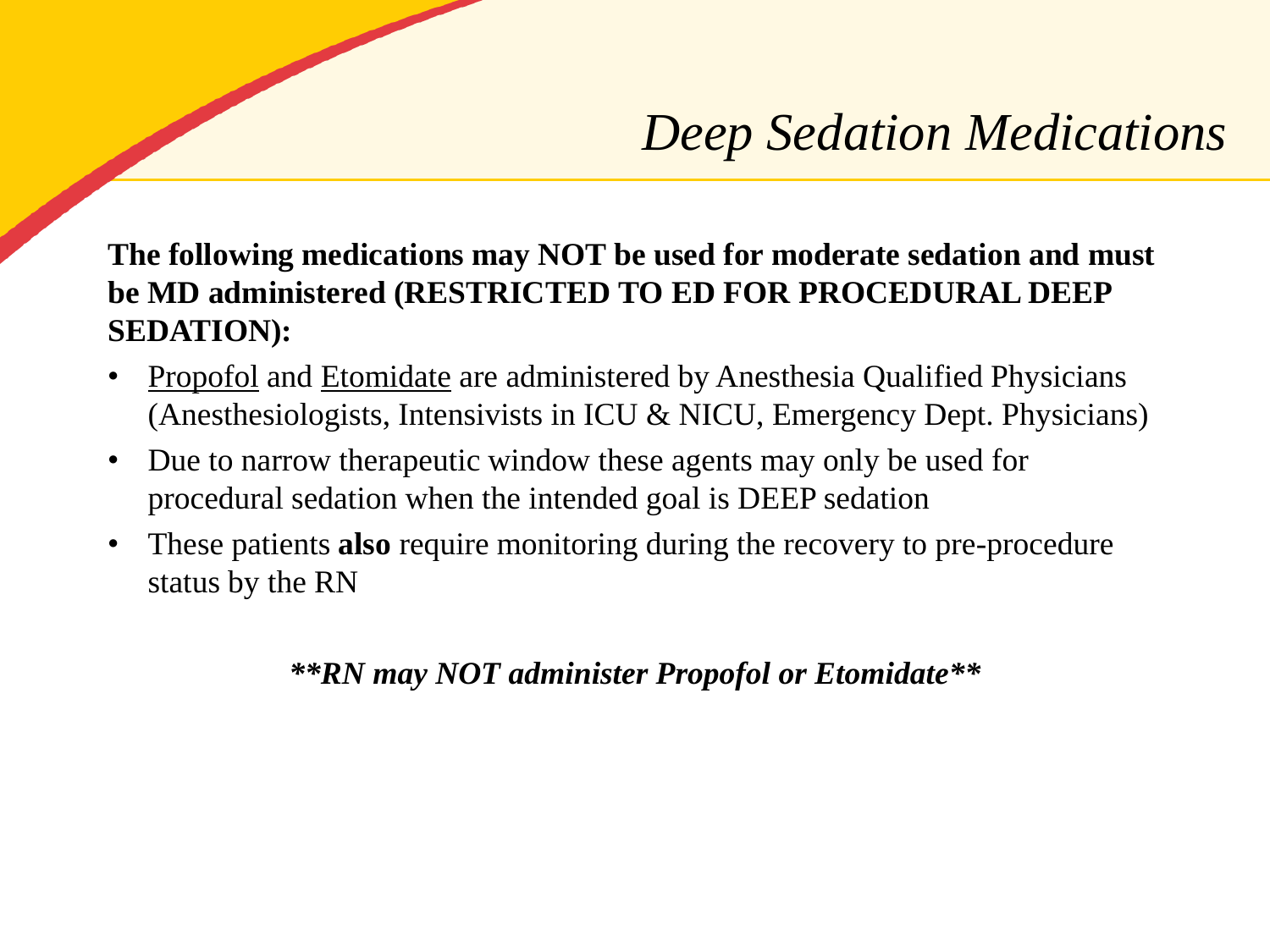### *Dissociative Anesthetics (Ketamine)*

Ketamine is a dissociative agent that produces a cataleptic (i.e., trance- like) state in which the eyes remain open with a slow nystagmic gaze. Patients are noncommunicative but they appear awake.

- Can produce general anesthesia when given in larger doses. Its duration of action is variable (15 to 60 minutes). Use the lower dose range for hemodynamically compromised patients.
- Adverse effects of Ketamine include increased systemic (BP), intracranial, and intraocular pressures; hallucinogenic emergence reactions ; **laryngospasm**; and excessive airway secretions.
- Produces potent analgesia and rapid sedation; it preserves respiratory drive and airway protective reflexes when used in appropriate doses.
- Given in 10-20mg incremental doses IV for moderate and deep sedation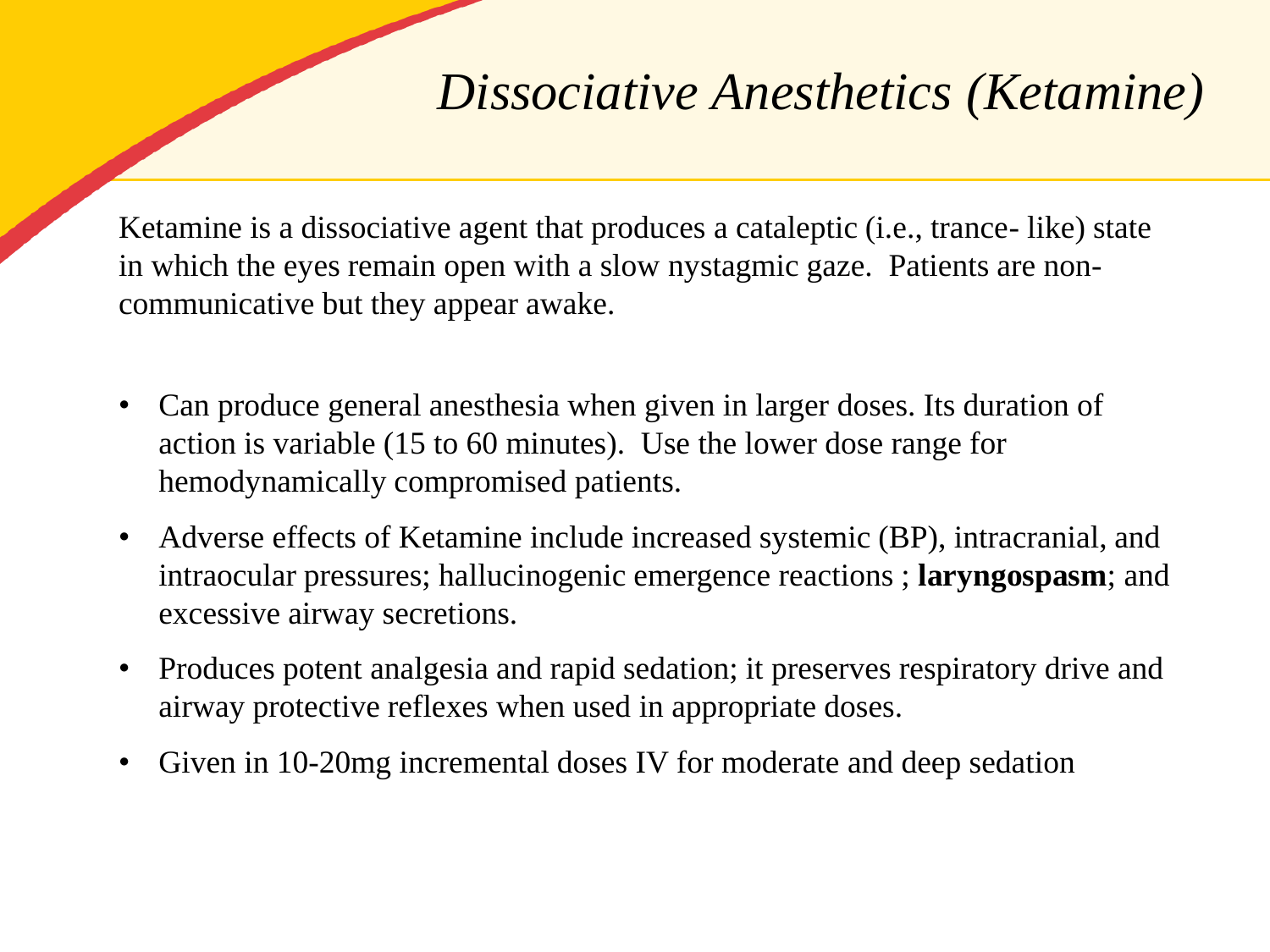## *Naloxone (Narcan)*

- Naloxone is the prototypical narcotic receptor antagonist. When you suspect that respiratory depression is caused by opioid effect, use naloxone in small doses (0.005-0.01mg/kg). This dose will maintain some analgesia for the underlying pain.
- If the initial dose is ineffective, repeat titrated doses every 1 to 2 minutes.
- The maximum dose is 0.1mg per dose. You may give naloxone by the IV, IM or tracheal route.

(Note that this dose is intentionally much lower than the dose recommended for immediate and full reversal of narcotic poisoning.)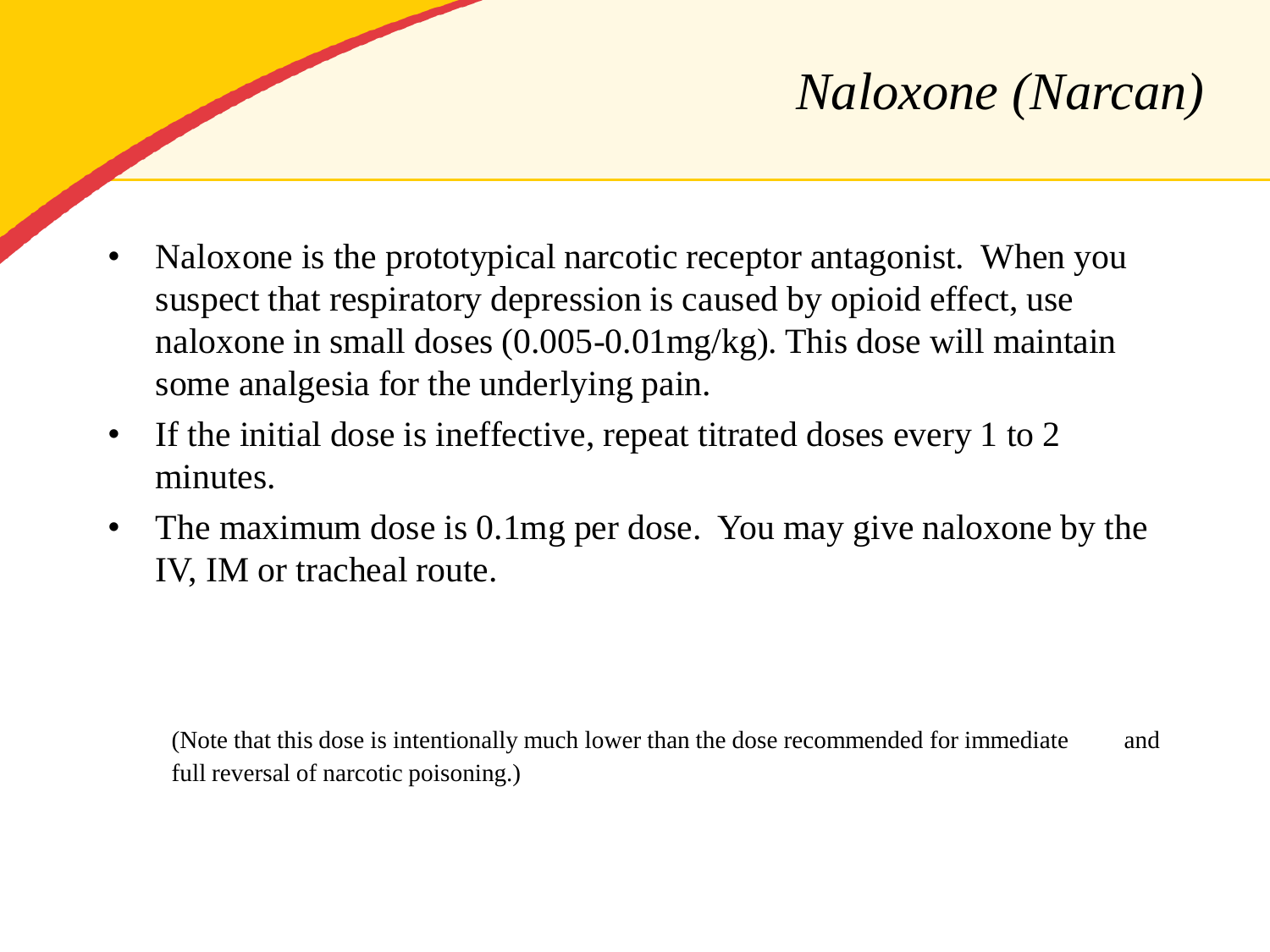## *Flumazenil (Romazicon)*

- Flumazenil, a benzodiazepine receptor antagonist, can reverse benzodiazepine-induced respiratory depression and paradoxical excitatory reactions. *It is ineffective for opioid narcotic reversal.*
- Providers generally give flumazenil in doses of 0.01 to 0.02 mg/kg; you may repeat these doses every 1 to 2 minutes up to a maximum dose of 1 mg.
- Use caution if the patient has a history of seizures because Flumazenil may induce seizures.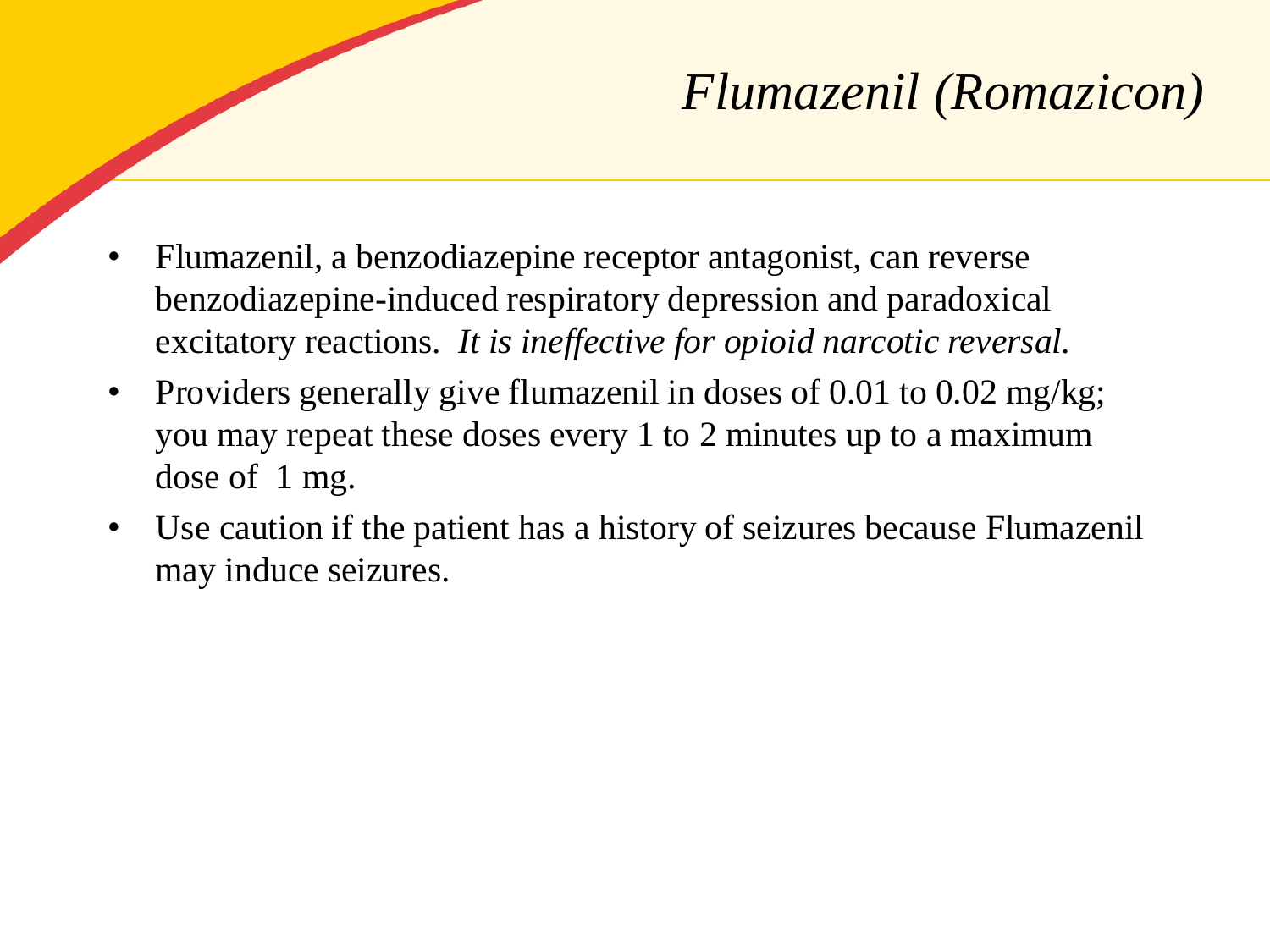## *Recognize and Rescue*

- **With recognition of adverse effects, stop the procedure in order to stabilize and support the patient.**
- If respiratory depression or airway obstruction occurs during sedation, you should immediately open and clear the airway. Then provide assisted ventilation and 100% oxygen as needed.
- If you decide to give a reversal agent, consider the following agents.
	- For opioid narcotic reversal: Naloxone (Narcan)
	- For benzodiazepine reversal: Flumazenil (Romazicon)
- Beware of the adverse effects of reversal agents. Weigh the benefit of immediate reversal against provision of respiratory assistance until the adverse effects of the narcotic or benzodiazepine dissipate.

Note that the half-life of the reversal agent is frequently shorter than the half-life of the sedative agent. Observe for recurrence of sedation after the effects of the reversal agent dissipate.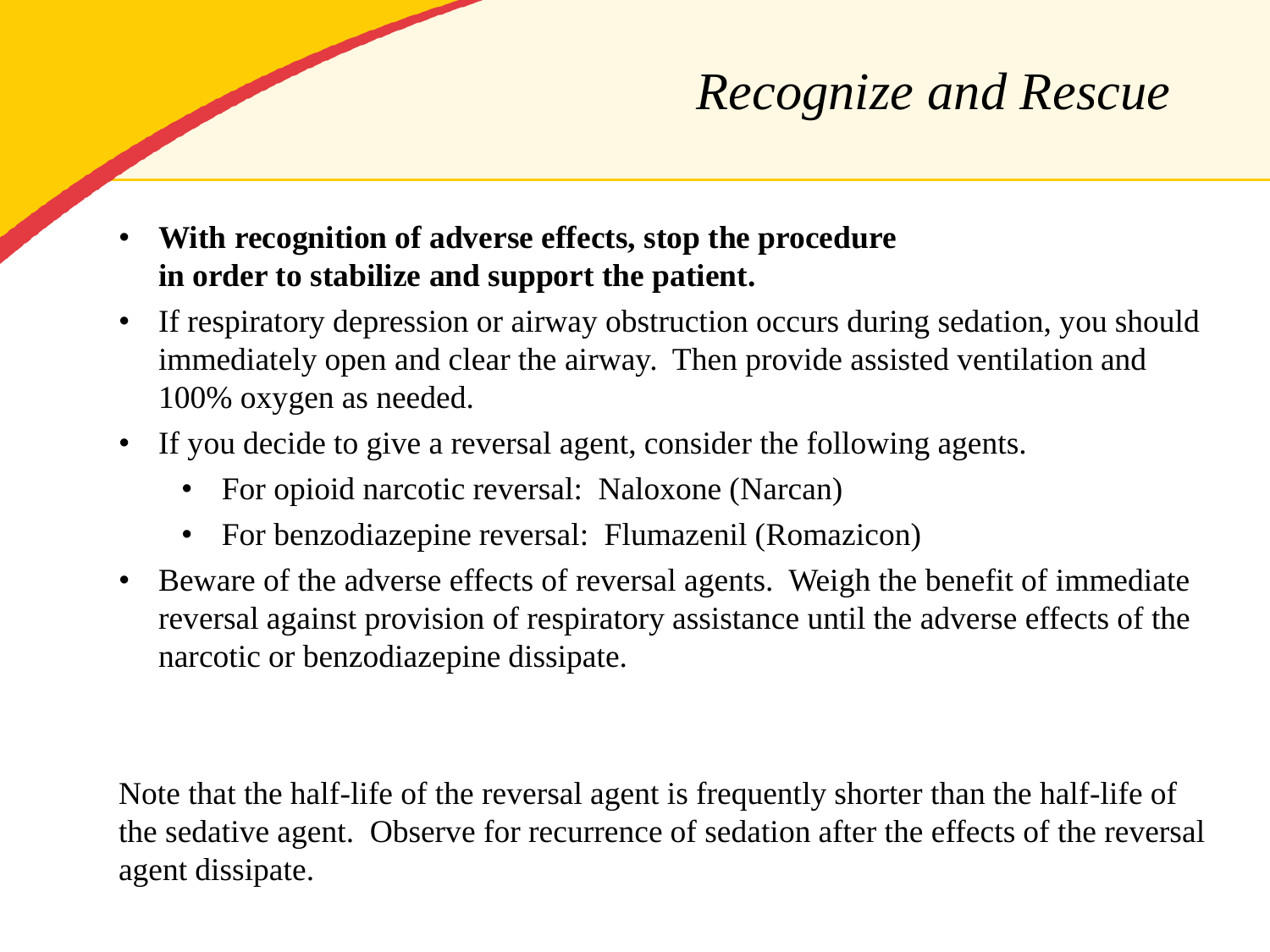# *Suggested Sequential Management of Airway Obstruction*

- Reposition the airway
- Perform a jaw thrust
- Insert oral airway
- Call for help
- Insert nasal airway
- Insert supraglottic airway device (LMA)
- Tracheal intubation
- Surgical airway (percutaneous crycothyrotomy)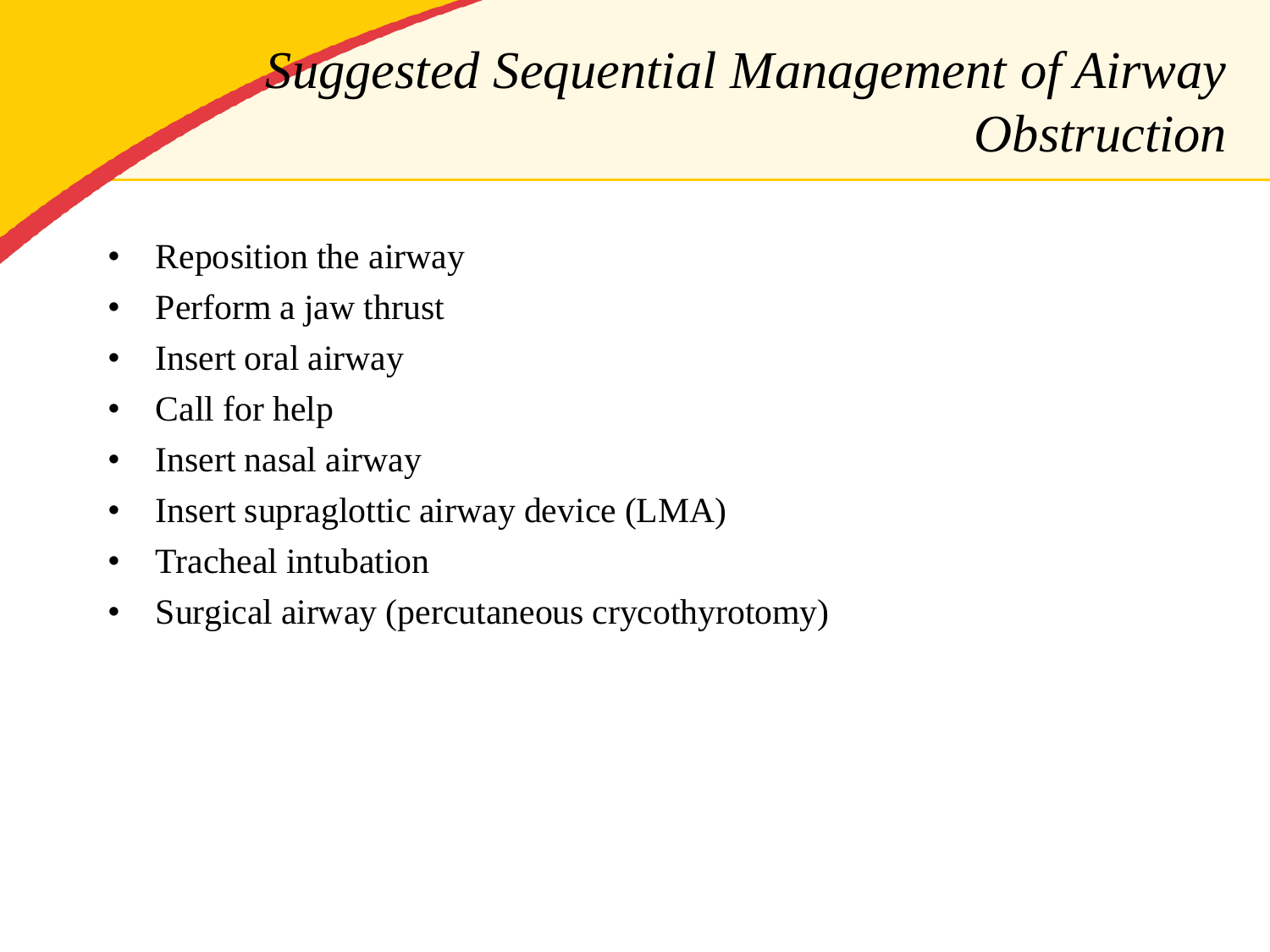#### *Post-Procedure Care*

- The expectation of post-procedure care is to verify the patient's return to baseline status.
- Constant observation with vital signs at least every 15 minutes until "Recovery Phase Completion Criteria" are met.
- The period of time in "Recovery Phase" should be at least 90 minutes after the last dose of reversal agent if given.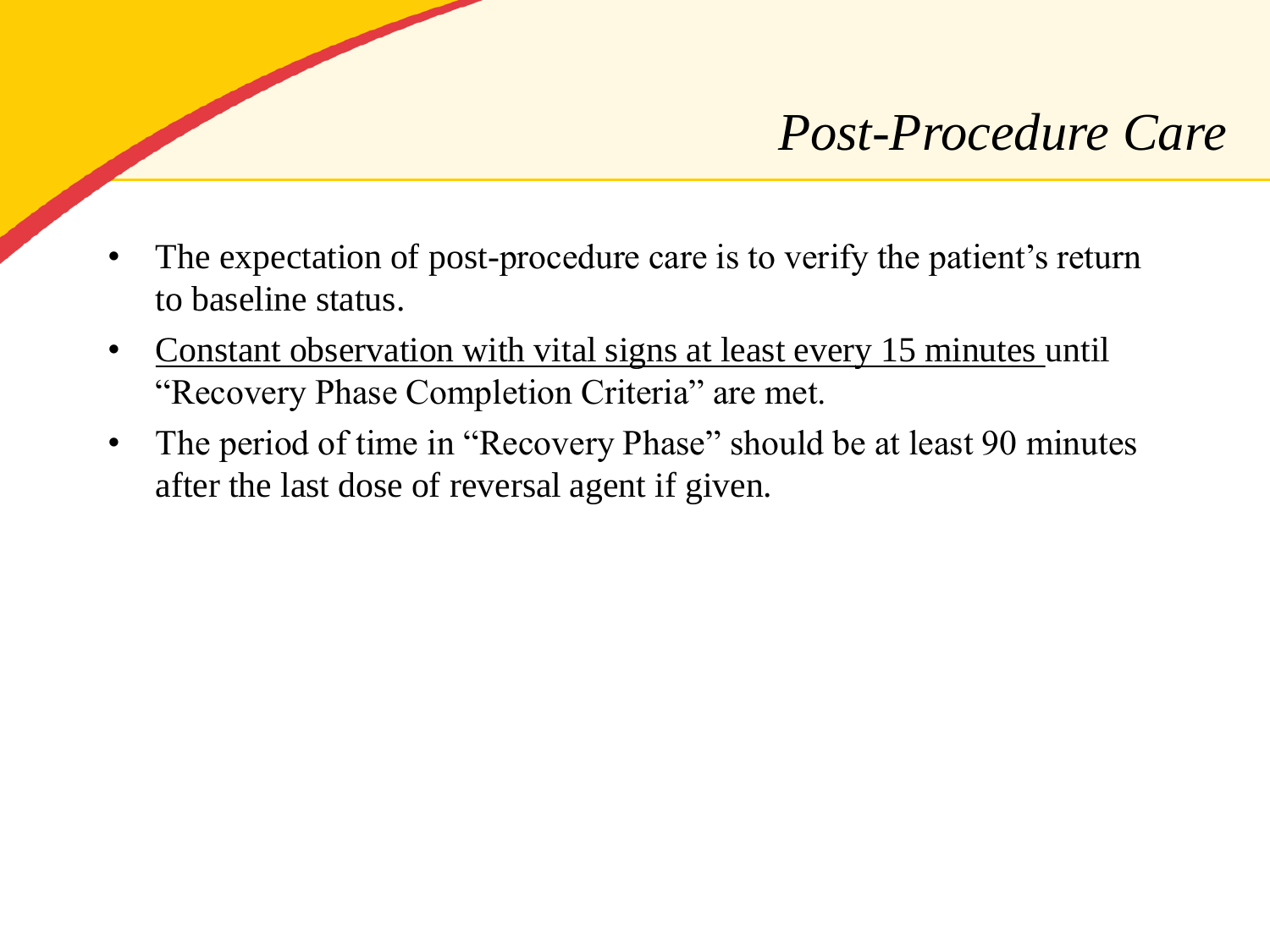#### *Recovery Phase*

#### **Completion of recovery phase criteria:**

- 1. Alert, oriented x 3
- 2. No major discomfort
- 3. No active bleeding
- 4. Stable VS (within normal range or 20% of pre-procedure VS)
- 5. Adequate respirations  $SaO<sub>2</sub> > 90%$  on room air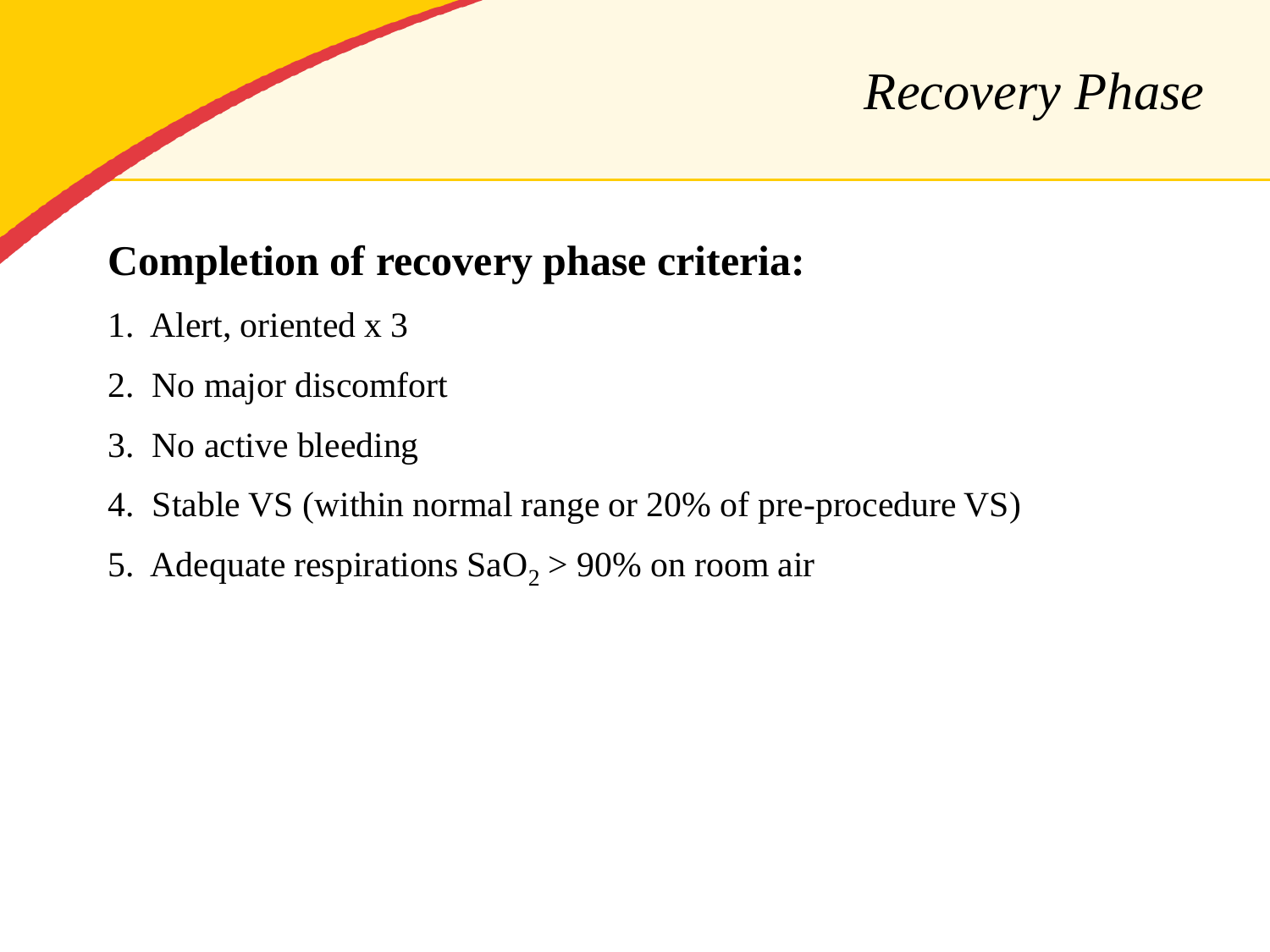## *Criteria for Discharge Home*

- Patient is alert and oriented X3 or sensorium is essentially the same as preprocedure
- Is ambulating without excessive dizziness; demonstrates good motor control or is back to pre-procedure status
- Is without major discomfort or significant bleeding
- Has stable vital signs for 30 minutes
- Tolerates PO fluids without nausea or vomiting, or nausea under control with medication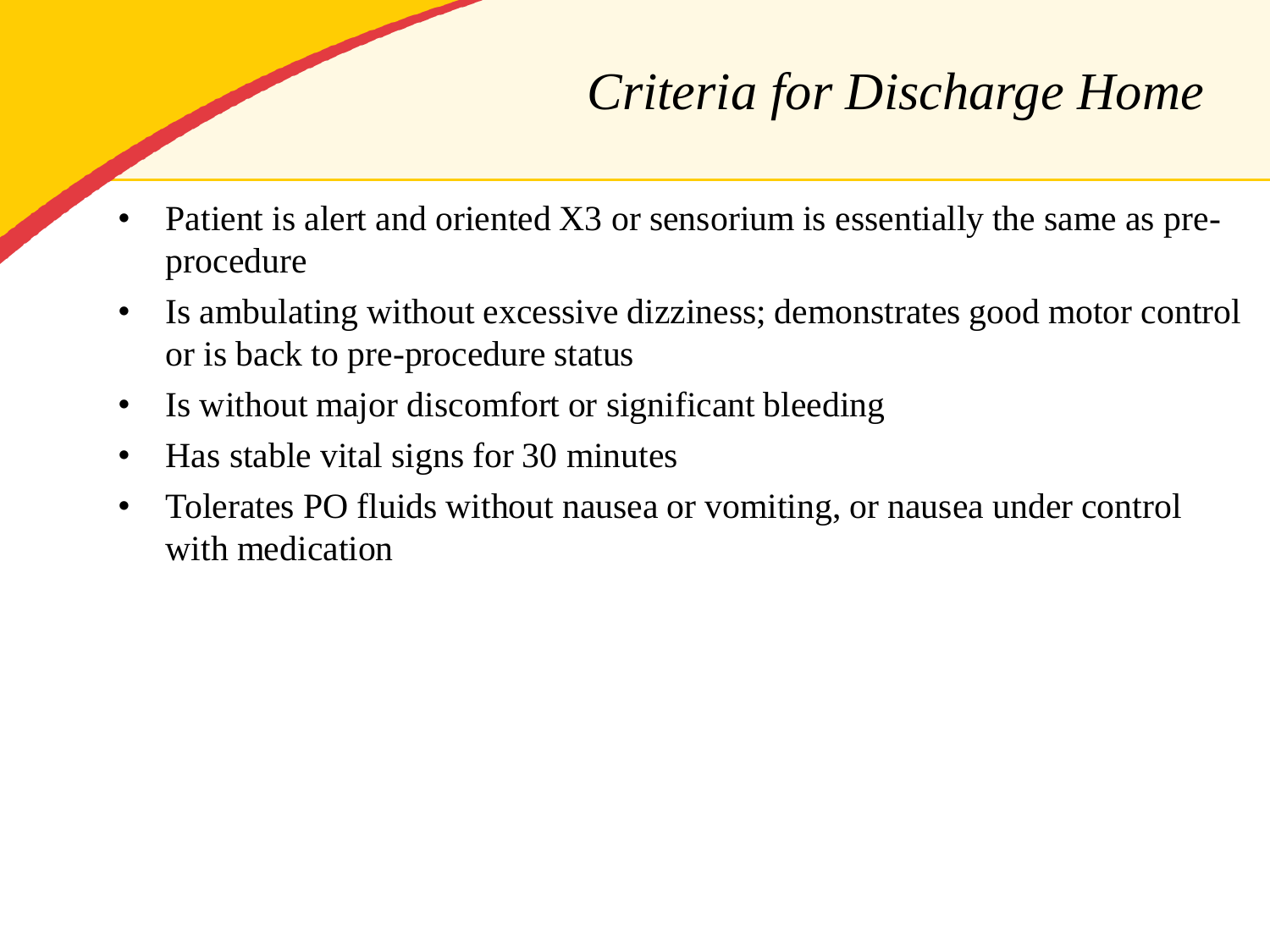## *Discharge Instructions*

- Receives written discharge instructions and a verbal review with their responsible adult companion
- Patient may not drive for 24 hours
- Instruct patient to avoid making any legally binding decisions/sign legal documents or operate heavy equipment for at least 24 hours
- No alcoholic beverages for at least 24 hours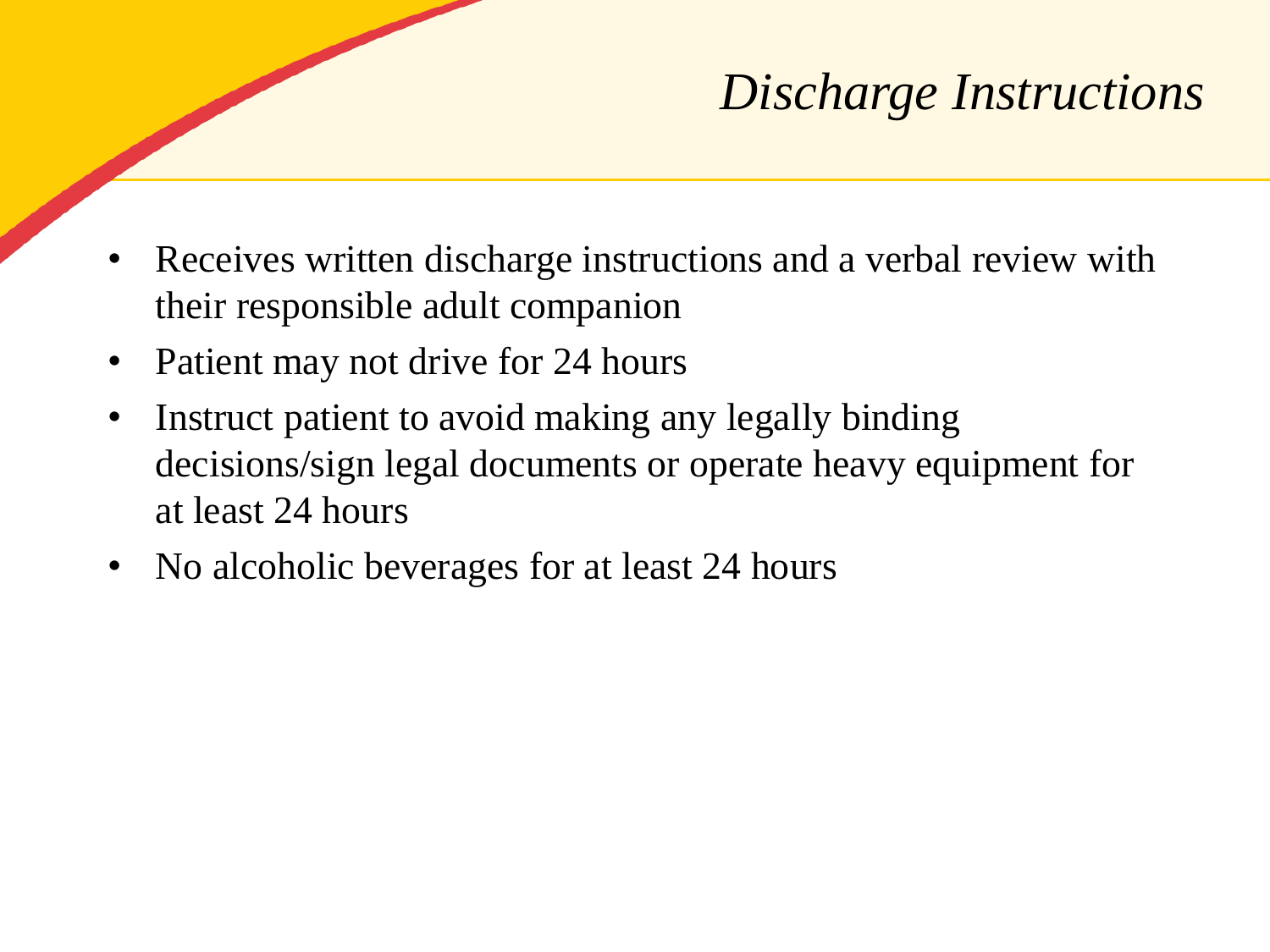#### *Post Procedure Documentation*

- CMS requires all of the following to be included in a post procedure note:
	- Respiratory function, including respiratory rate, airway patency, and oxygen saturation
	- Cardiovascular function, including pulse rate and blood pressure
	- Mental status
	- **Temperature**
	- Pain
	- Nausea and vomiting
	- Post operative hydration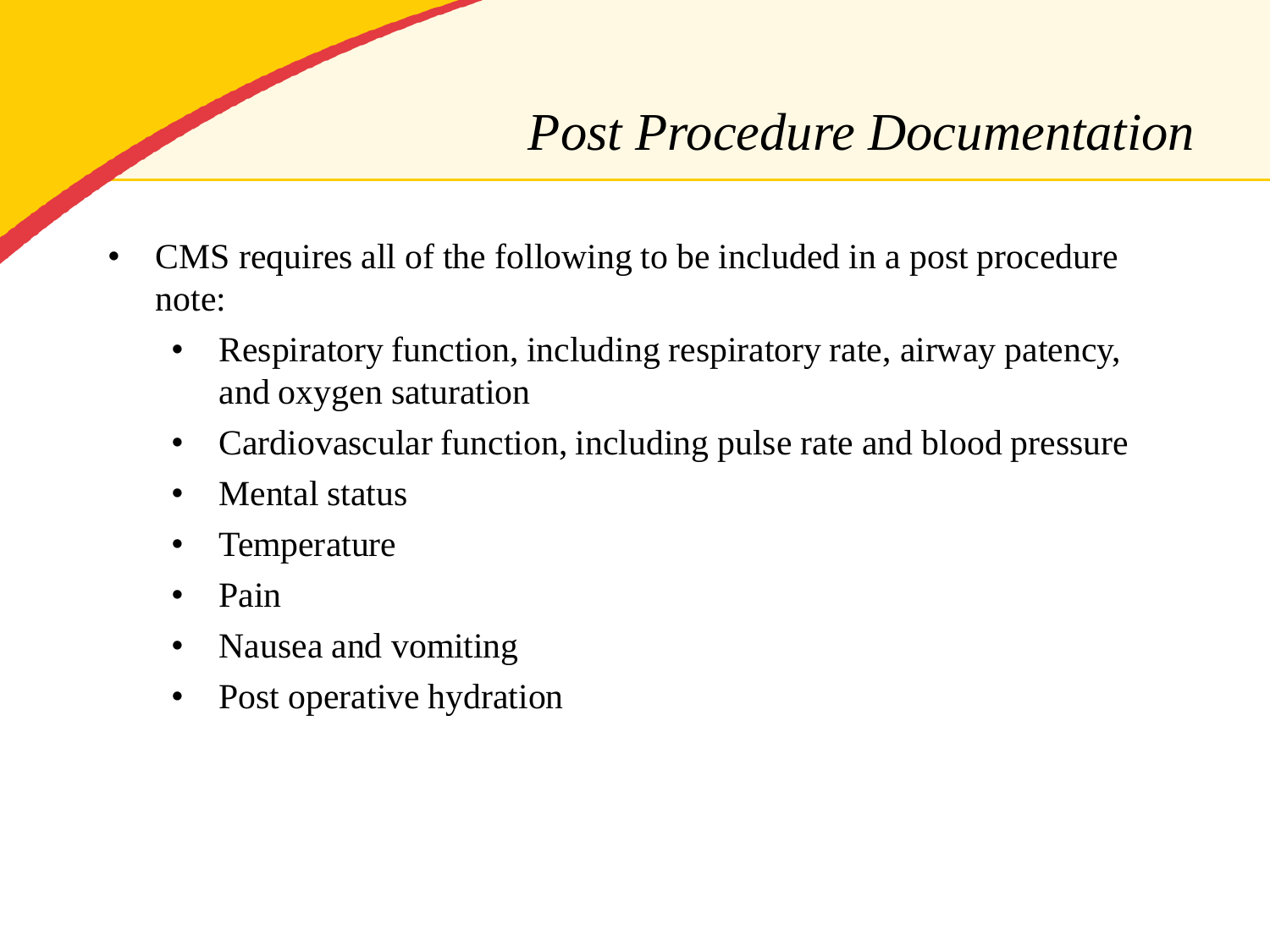# *CO<sup>2</sup> is a Ventilation Vital Sign*

- There are two components to breathing
	- Oxygenation measured by  $SpO<sub>2</sub>$
	- Ventilation elimination of  $CO_2$  measured by exhaled  $CO_2$
- When breathing room air, oxygenation and ventilation are closely matched and measuring  $SpO<sub>2</sub>$  provides a good surrogate for ventilation.
- When supplemental oxygen is used,  $SpO<sub>2</sub>$  may be maintained while ventilation is inadequate. Treating a low  $SpO<sub>2</sub>$  by increasing oxygen flow rate may mask increasing hypercarbia.
- Monitoring  $CO_2$  in addition to  $SpO_2$  provides a direct measure of ventilation and early detection of airway obstruction.
- Monitoring of  $CO_2$  is required by the Joint Commission and by the American Society of Anesthesiologists whenever moderate sedation is performed.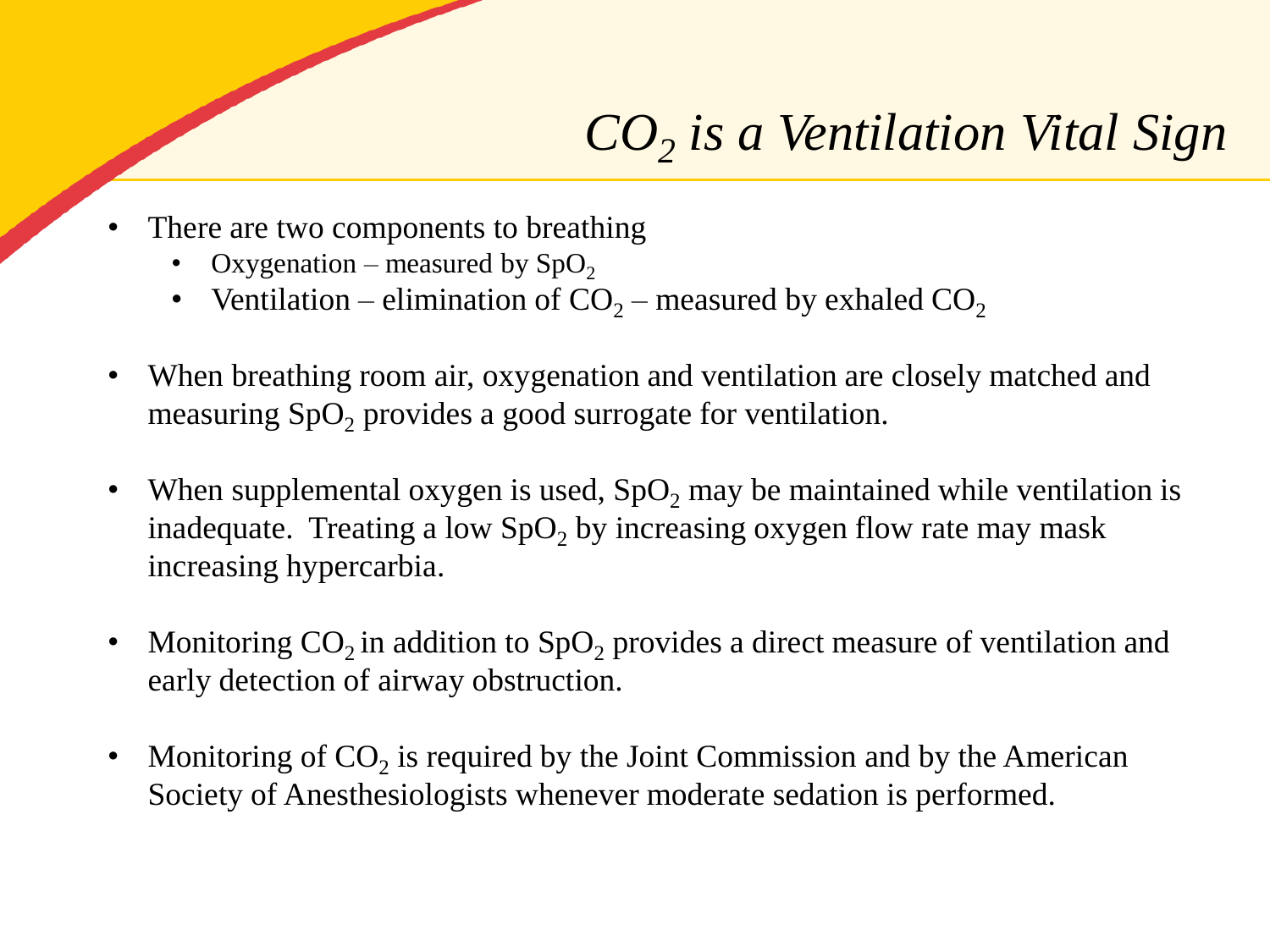## *The End Tidal CO<sup>2</sup> Curve*



- A-B Inhalation
- B-C Dead Space exhalation
- C-B Alveolar Exhalation
- D-E End Exhalation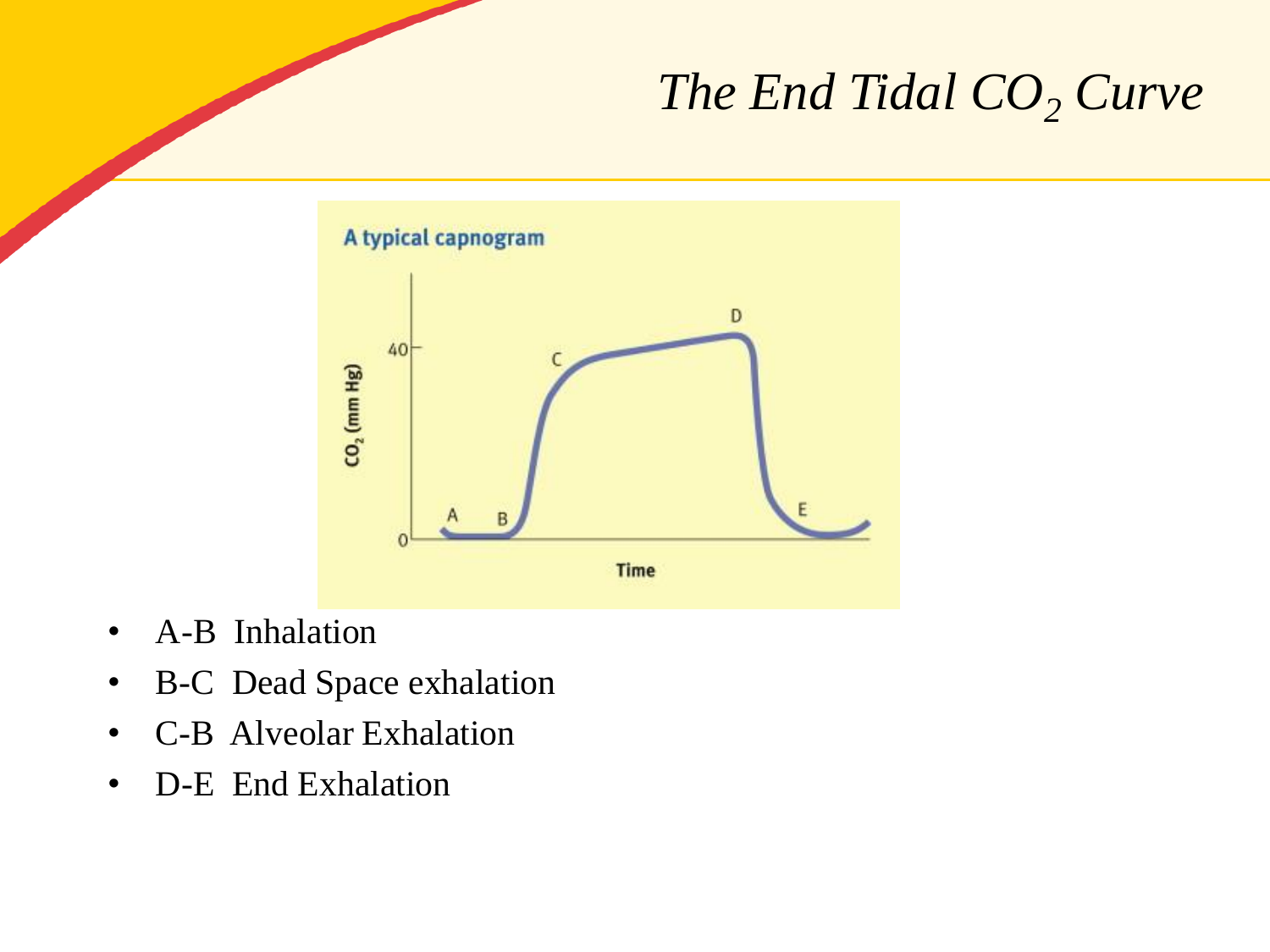# *CO<sup>2</sup> in Clinical Use*

- Early detection of hypoventilation and apnea
- $CO_2$  fall off may precede  $SpO_2$  drop by as much as a minute  $SpO<sub>2</sub> 100%$

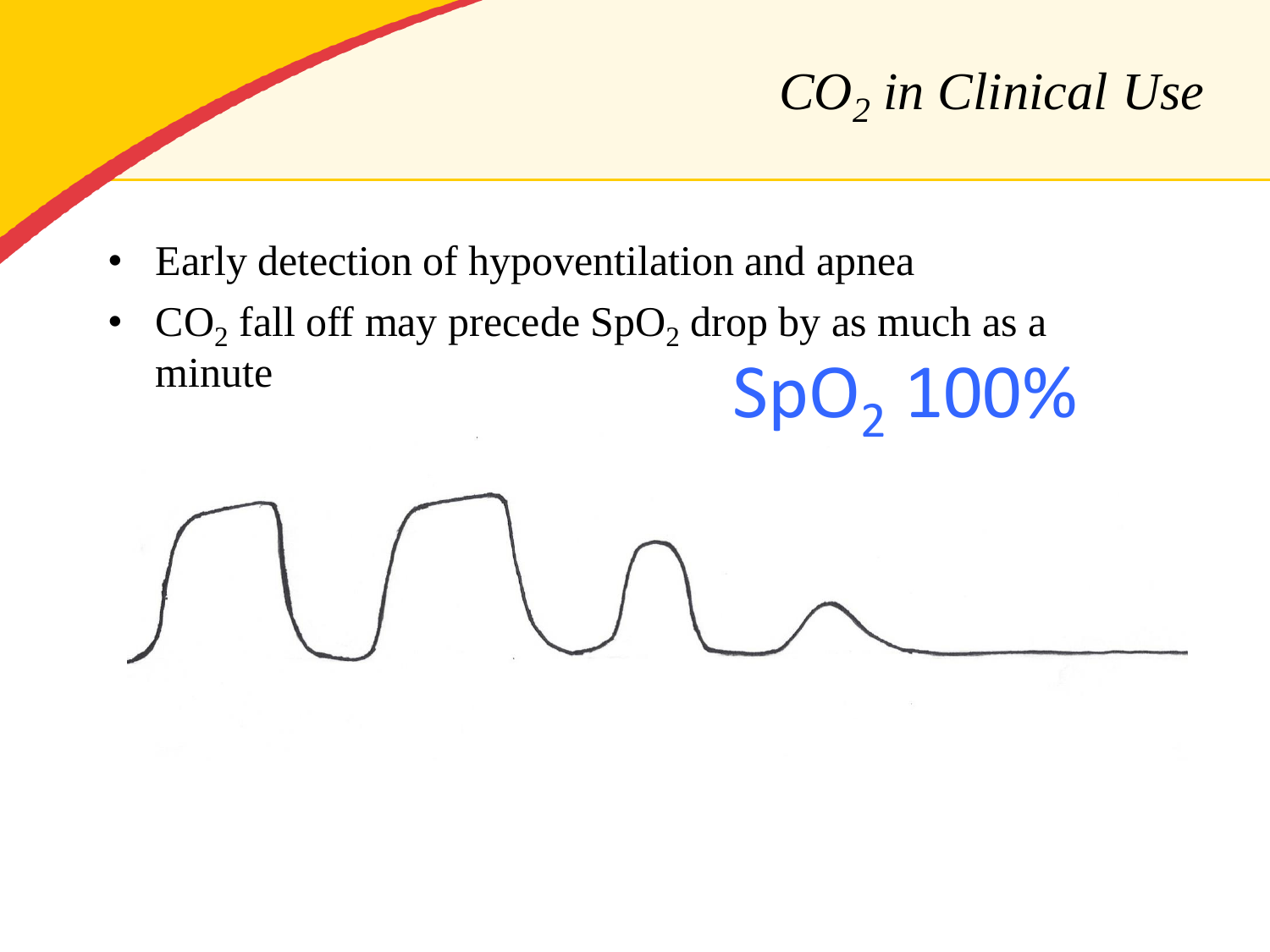# *CO<sup>2</sup> in Clinical Use*

- $CO<sub>2</sub>$  provides early confirmation that ventilation has been restored
- SpO<sub>2</sub> will be restored in  $10 20$  seconds

SpO<sub>2</sub> 81%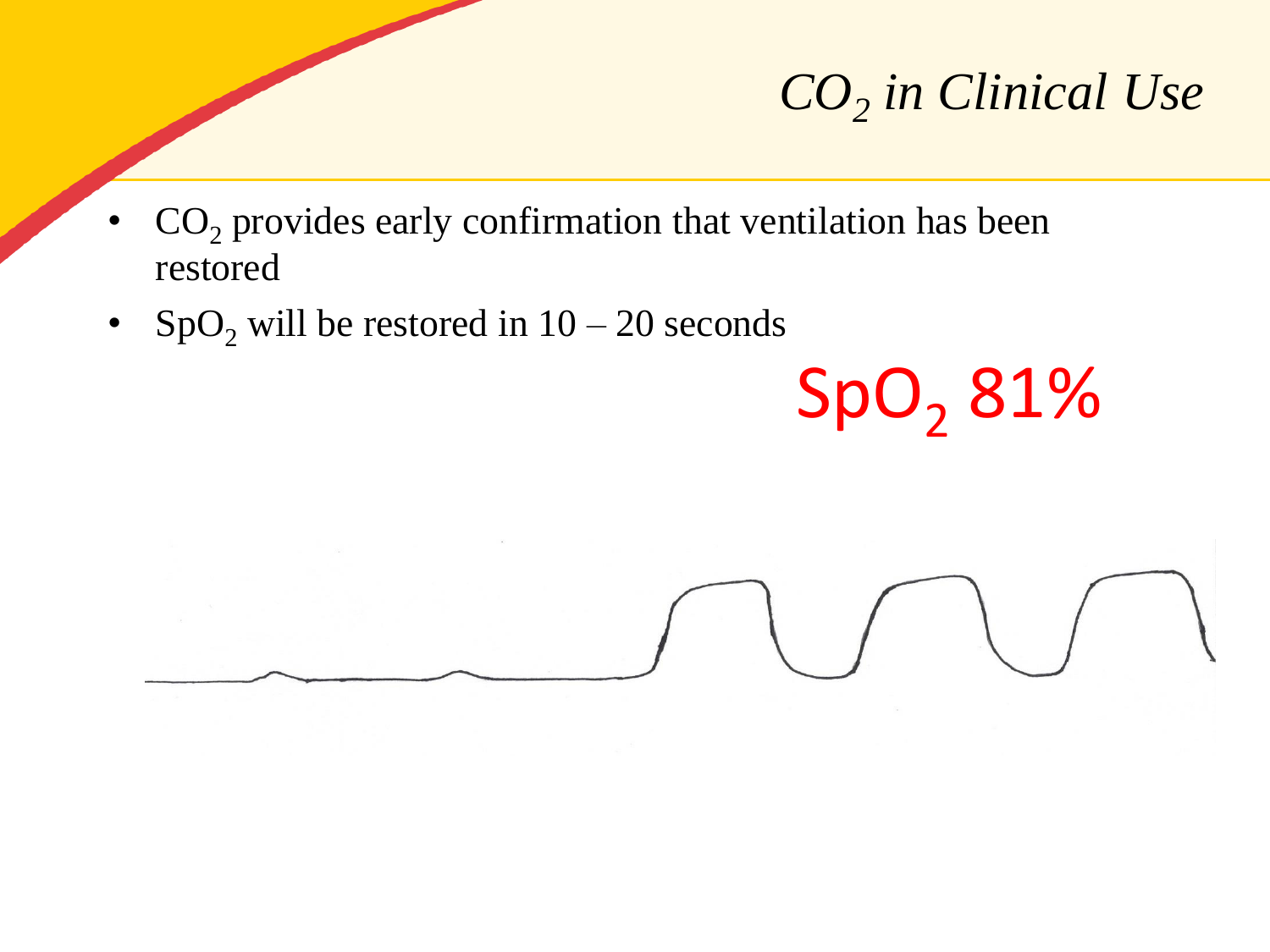# *CO<sup>2</sup> Interpretation*

- With sampling from nasal cannula, the patients true  $ETCO<sub>2</sub>$  will be greater than that shown on the monitor because room air is entrained in the sample stream.
- The respiratory pattern is more important than the numerical value.
- The  $CO<sub>2</sub>$  waveform may be affected by mouth breathing or occlusion of the aspiration port on the nasal cannula.
- CO<sub>2</sub> sampling doesn't replace the requirement to Observe and Examine the Patient